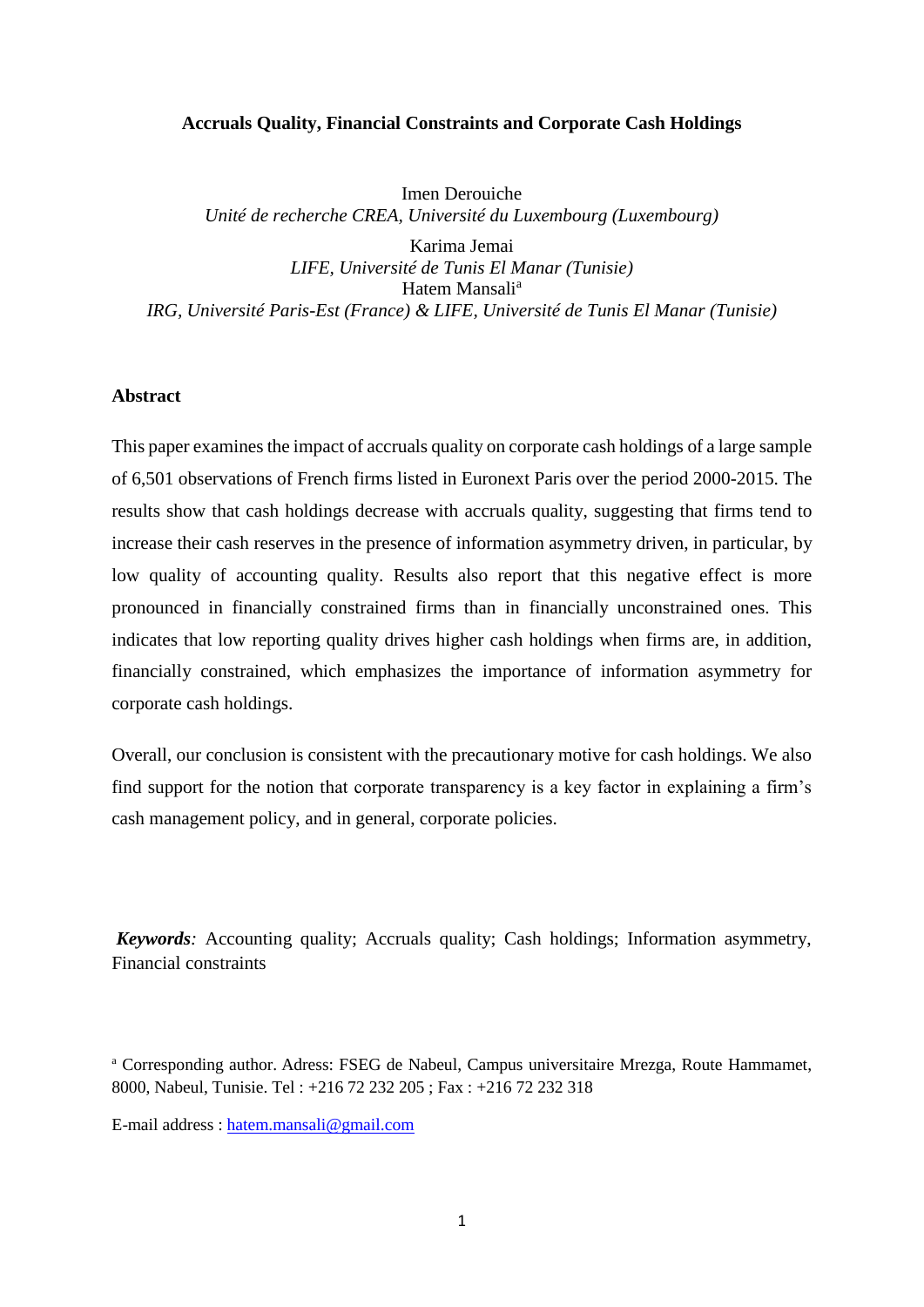### **1. Introduction**

**.** 

According to the Banque de France, cash holdings of non-financial French firms have progressed from  $\epsilon$ 200 billion to  $\epsilon$ 380 billion, between 2008 and the first quarter 2014, representing 10% to 18% of GDP of the country. This phenomenon of piling up cash subsequently to the 2008 financial crisis is not surprising, since European firms in general seem to adopt a conservative investment policy and to hoard precautionary cash as a buffer against uncertainty and unexpected liquidity shocks.<sup>1</sup>

In a frictionless market, i.e. a [financial market](https://en.wikipedia.org/wiki/Financial_market) without [transaction costs](https://en.wikipedia.org/wiki/Transaction_costs) and no impediments to financing, the level of cash holdings is irrelevant. However, the pecking order theory suggests that internal funds are the most favored source of financing because they minimize the firm exposure to the imperfections of capital markets (Myers and Majluf 1984). The presence of market imperfections, notably informational asymmetries between managers and investors, makes firms willing to hold more cash for precautionary motive as a way to avoid transaction costs and underinvestment (Keynes, 1936). A large body of literature in accounting and finance shows that information asymmetry adversely affects the cost of external financing (Amihud and Mendelson, 1986; Brennan and Subrahmanyam, 1996; Leuz and Verrecchia, 2000; Easley et al., 2002; Easley and O'Hara, 2004) and thereby increases cash holdings (Dittmar et al., 2003, Ozkan and Ozkan, 2004).

In the agency theoretic framework, the availability of cash exceeding a firm's needs can exacerbate the managerial agency problem. This excess cash is, indeed, likely to be diverted in empire building to increase the size and the scope of managers' power and influence, and thereby their private benefits (Jensen, 1986; Myers and Rajan, 1998). This may create potentially high agency costs associated with cash holdings. These costs tend to be more severe in French civil law countries due to the weak protection of investors' rights in such settings (La Porta et al., 1998). This problem of agency costs can be aggravated by the presence of information asymmetry.

Recent empirical research has focused on the role of accounting quality as a measure of information asymmetry. Notably, Bahttacharya et al. (2003) and Francis et al. (2004, 2005) show that higher accounting quality reduces information asymmetry and consequently reduces

<sup>1</sup> See, Stephen Filder, "Firms' Cash Hoarding Stunts Europe", *The Wall Street Journal*, March 22, 2012.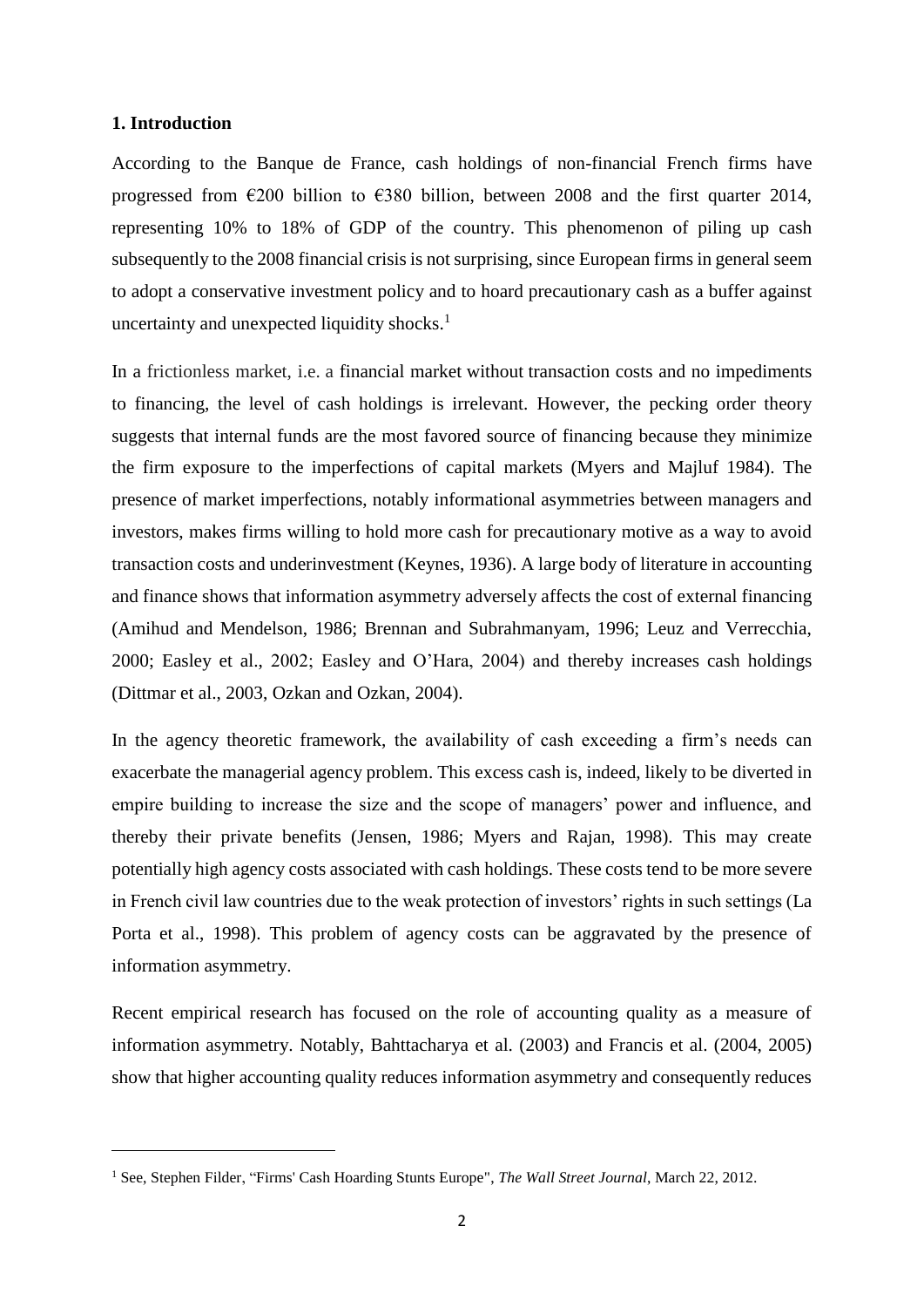the cost of external financing. Our study extends this line of research by examining the effect of accruals quality –that gauges accounting quality−on corporate cash holdings.

There is an association between accounting quality, or more generally, financial reporting quality, and the reduction of information asymmetry between firms and external suppliers of capital in relation to investment efficiency (Biddle et al., 2009; Shin et al., 2017). In fact, financial reporting conveys information about the expected cash flows that helps present and potential investors in making rational investment decisions. Financial reporting of high quality contributes in reducing information asymmetry between managers and investors, leading to lower adverse selection and external financing costs, and thus to more efficient investment. To the extent that lesser information asymmetry also helps mitigating agency problems, a better information environment of firms with high-quality financial reporting may lower the cost of monitoring exerted by shareholders and thus improve project selection and reduce the need to hold precautionary cash (Garcia-Teruel et al., 2009). From a different perspective, Koo et al. (2017) find that higher quality reporting is associated with higher dividends, meaning that firms having higher accounting quality tend to retain lower cash holdings.

A number of empirical studies use the quality of earning as a proxy for the accuracy of a firm's financial reporting (Francis et al. 2005; Ball and Shivakumar, 2008; Gomariz and Ballesta, 2014). Poor earning quality causes internal and external uncertainties that make it highly important for a firm to hold cash reserves at a higher level than the norm. The accruals reported in the financial statement especially on the balance sheet, are an important component in the computation of cash flow. Several studies as Opler et al. (1999) and Mikkelson and Partch (2003) suggested that firms hedge against future cash flow volatility by increasing the precautionary level of cash balances when cash flow uncertainty is higher. Poor earning quality aggravates information asymmetry between stakeholders and managers. Indeed a major determinant of information asymmetry is the accuracy of a firm's financial reporting (Sun et al., 2012) or namely nonoperational decision (Kurt, 2017). The information asymmetry generates a misevaluation of a firm's securities which makes it more expensive and harder for a firm to hoard cash for operational and investment needs (Nanda and Narayana, 1999) and makes it more expensive for companies to raise external capital (Myers and Majluf, 1984). Link et al. (2013) find that firms use accruals quality to signal positive prospects and increase their stocks price in the short run in a manner that facilitates raising external funds. Gao and Jia (2016) report that low accounting quality, reflected in internal control weaknesses, endangers firm resources. Therefore, we argue that poor earning quality drives information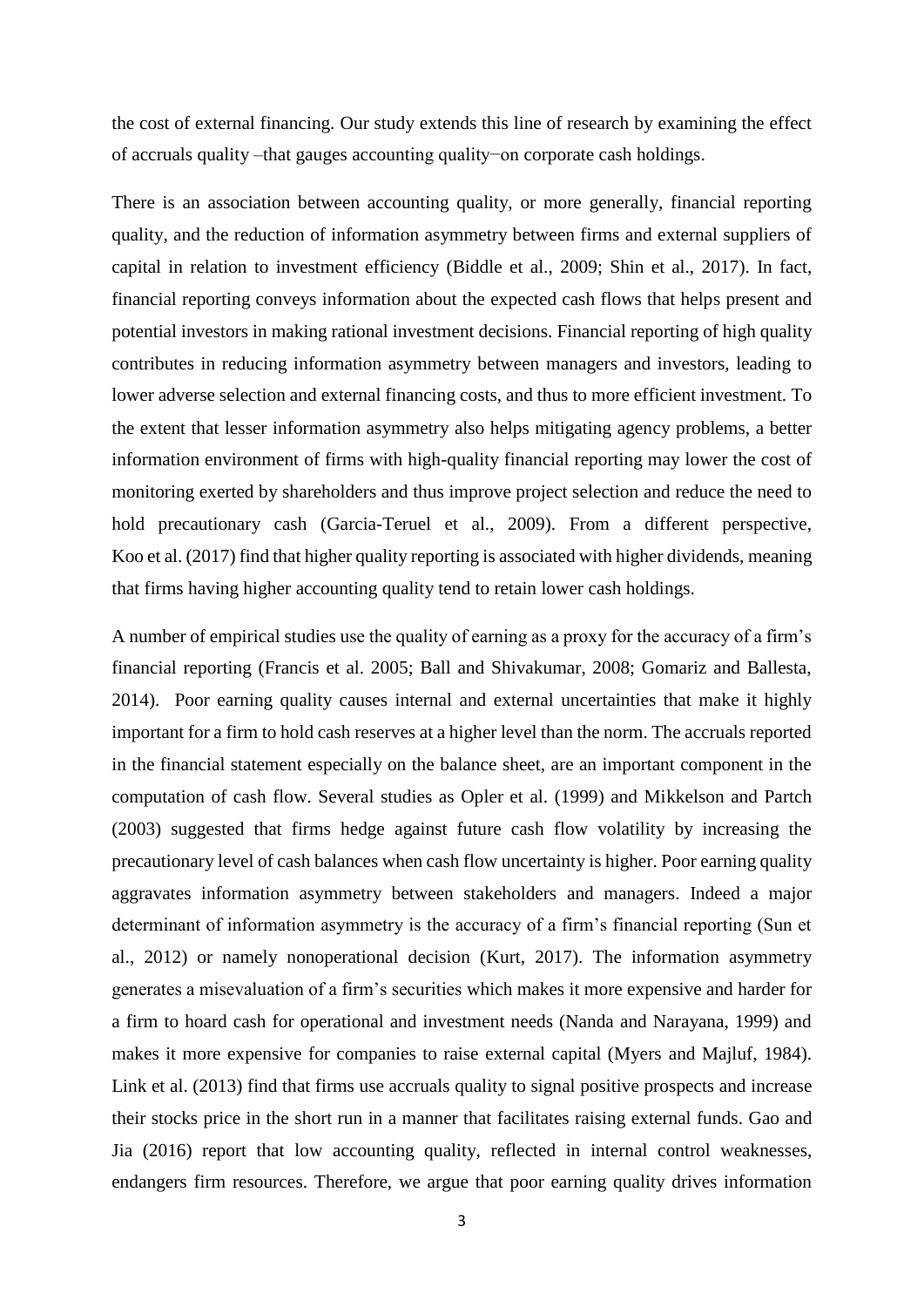asymmetry that makes the external funding more expensive, thus increasing firms' likelihood to hold more cash.

We also propose to investigate the role that financial constraints play in the relationship between accruals quality and corporate cash holdings. Financial constraint measures a firm's ability to access external funding. Korajczyk and Levy (2003) define financially constrained firms as those that face severe agency and transaction costs when accessing capital markets. Fazzari et al. (1988) argue that "the relation between asymmetric information in capital markets and financial constraints on investment spending cannot be rejected". Financial frictions are important for financially constrained firms which have difficulty in raising funds for their investments (Duchin et al., 2010). As a result, financially constrained firms increase the level of cash reserve so as to be able to finance good investment opportunities that arise. Financially unconstrained firms, however, would have easy access to external capital market for their profitable investment opportunities.

We argue that the incentive for holding cash in firms with low accounting quality should be greater when the high costs of external financing increase financial constraints for the firms. In this respect, Faulkender and Wang (2006) argue that cash reserves are more valuable for financially constrained firms that are often restricted to available internal funds when undertaking profitable projects. The presence of information asymmetry makes that the cost of external finance increases more than the cost of internal finance. We thus expect that firms with greater information asymmetry which is notably driven by lower accounting quality to hold more cash reserve because external capital costs are much higher for them.

Our study contributes to the literature in many ways. To the best of our knowledge, it is the first work, to investigate the link between the quality of accruals and cash holdings in the French equity markets. Since the French context is generally characterized by weak investor protection and high concentration of ownership ( La Porta et al., 1998), we can suppose that French firms present lower accounting quality (Lang et al., 2003; Leuz et al., 2003) leading them to hold more cash . As sustained by Harford et al. (2008) free cash flow can be wasted when shareholders' rights are not well protected. Accordingly, managers of firms where shareholders are not sufficiently protected can take advantage of the resources under their control with relative immunity. Such behavior is aggravated in countries where investor protection is low, such as the French context. Moreover, we use a more accurate measure of accruals' quality: the Jones-model performance-matched discretionary accruals suggested by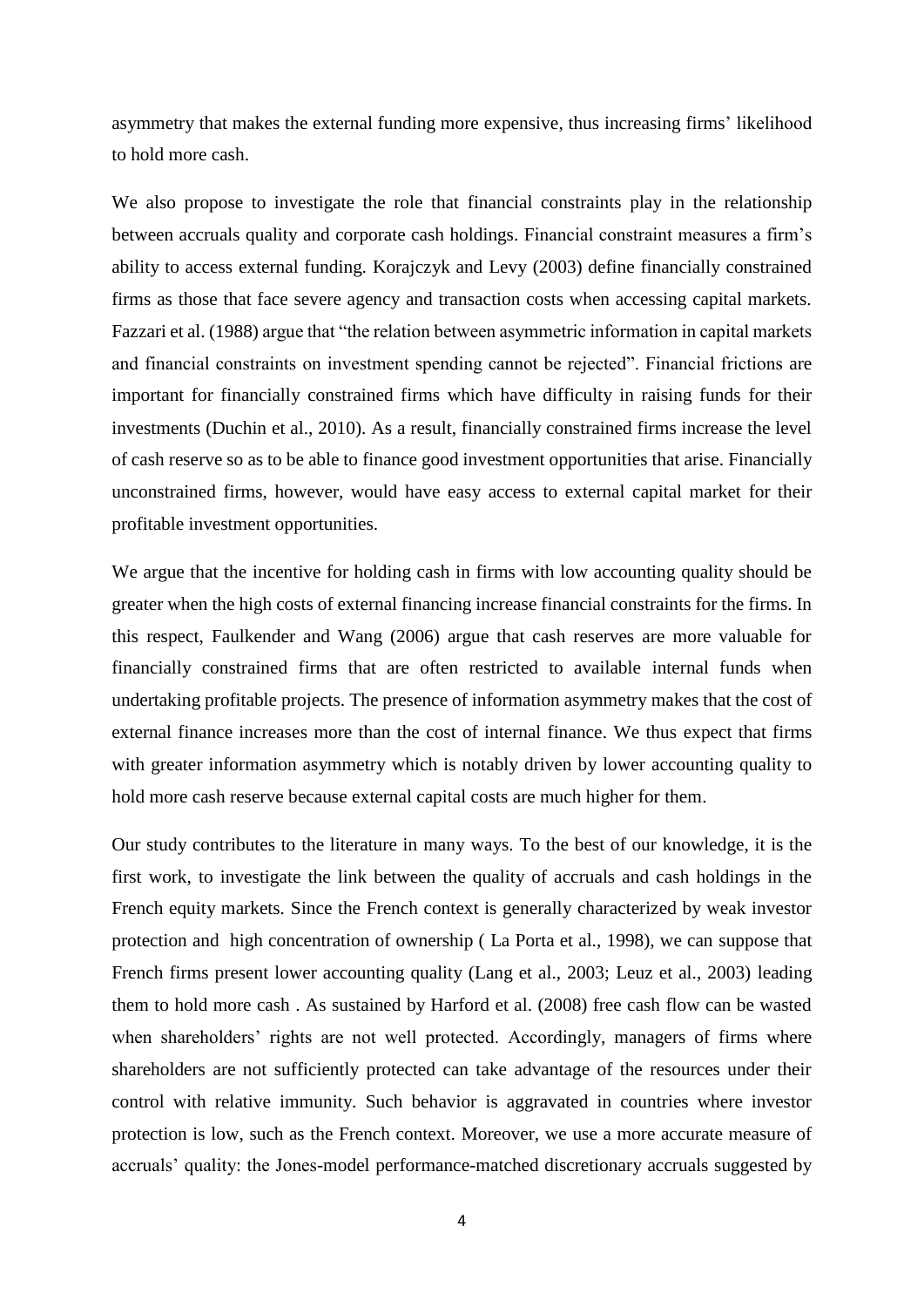Kothari et al. (2005). Besides, as far as we know, nor prior study investigates the role that financial constraints play in the relationship between accruals quality and corporate cash holdings.

The rest of the paper in organized as following. Section 2 describes data. Section 3 presents univariate tests. Section 4 reports regressions' results of the multivariate analysis. Section 5 summarizes and concludes the paper.

## **2. Data**

### *2.1. Sample*

Our sample covers all listed firms on Euronext Paris during the period 2000-2015, excluding financial firms (SIC codes 6000-6999) since they have specific regulations as well as utility firms (SIC codes ( 4900-4999) since they are subject to regulatory supervision by the State. In order to avoid any survivorship bias, we include both active and dead firms in our sample.

We use Thomson Financial database for collecting accounting and financial data. Consistent with prior discretionary accruals research, we exclude firm-year observations that do not have sufficient data to estimate discretionary accruals. In particular, we need a minimum of eight observations in any industry in any given year. The screening process results in a final sample of 6,501 firm-year observations.

## *2.2. Variables measurement*

#### *2.2.1. Cash holdings*

The dependent variable, cash holdings, is measured as cash and short-term investments over total book assets (Opler et al., 1999).

## *2.2.2. Accruals quality*

To estimate the discretionary accruals model, we first calculate total accruals directly from the cash flow statement as advocated by Hribar and Collins (2002) as follows:

$$
TACC = NIBE - CFO
$$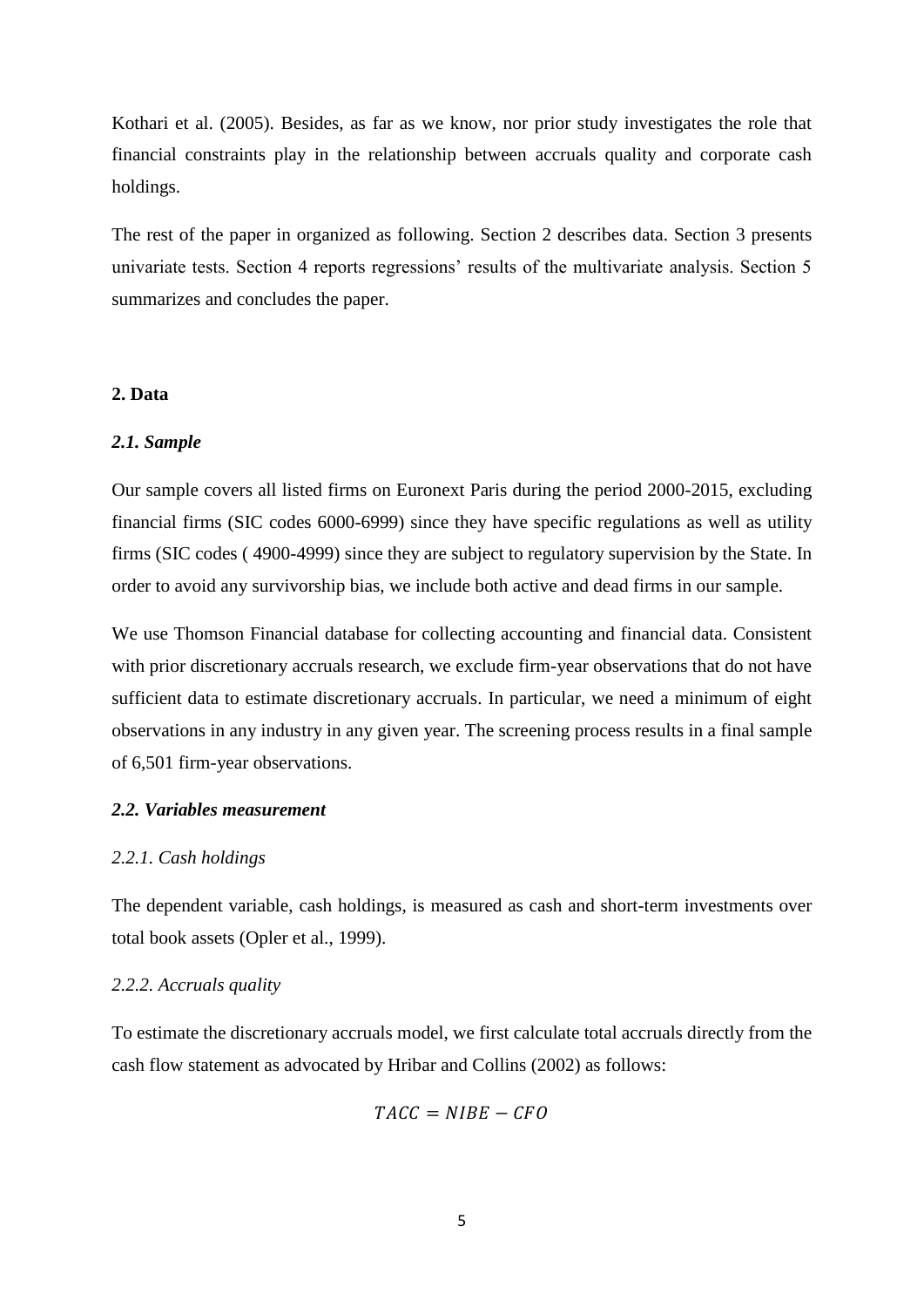Where  $TACC =$  the total accrual,  $NIBE =$  net income before extraordinary items and  $CFO =$ cash flows from operations.

Next, the following Jones model discretionary accruals are estimated cross-sectionally each year, using all firm-year observations belonging to the same industry, where industries are defined in Table 1.

$$
\frac{TACC_{it}}{ASSETS_{it-1}} = \beta_0 + \beta_1 \frac{1}{ASSETS_{it-1}} + \beta_2 \frac{\Delta SALES_{it}}{ASSETS_{it-1}} + \beta_3 \frac{PPE_{it}}{ASSETS_{it-1}} + \varepsilon_{it}
$$
(1)

where  $\Delta SALES_{it}$  is change in sales,  $ASSETS_{it-1}$  is lagged total assets, and  $PPE_{it}$  is net property, plant and equipment. We use residuals from the annual cross-sectional industry regression model in (1) as the Jones model discretionary accruals.

Following the methodology of Kothari et al. (2005), we match each firm-year observation with another from the same industry and the same year with the closest lagged return on assets,  $ROA_{it-1}$  (net income divided by total assets). The Jones-model performance matched discretionary accruals for firm *i* in year *t* as the Jones-model discretionary accruals in year *t* minus the matched firm's Jones-model discretionary accruals for year *t*. Therefore, the absolute value of the Jones-model performance-matched discretionary accruals for each firm-year observation is an inverse measure of accruals quality ( $|ACCD_K|$ ) : the higher  $|ACCD_K|$ , the lower accruals quality.

Among the various discretionary accruals models, Kothari et al. (2005) report that the performance-matched Jones model perform the best, and this for at least two reasons First, this approach does not impose a formal model of accruals as a function of performance.<sup>2</sup> Second, performance-matched discretionary accruals are well specified and powerful since they are based on detailed simulation evidence on the properties of concurrent measures of discretionary accruals over random and stratified-random samples, and by examining the properties of discretionary accruals models over multi-year horizons and their sensitivity to sample size.

# *2.2.3. Control variables*

 $\overline{a}$ 

A number of firm characteristics are included in the cash model as determinants of corporate cash holdings.

<sup>2</sup> See Fields et al. (2001) for a discussion of this issue.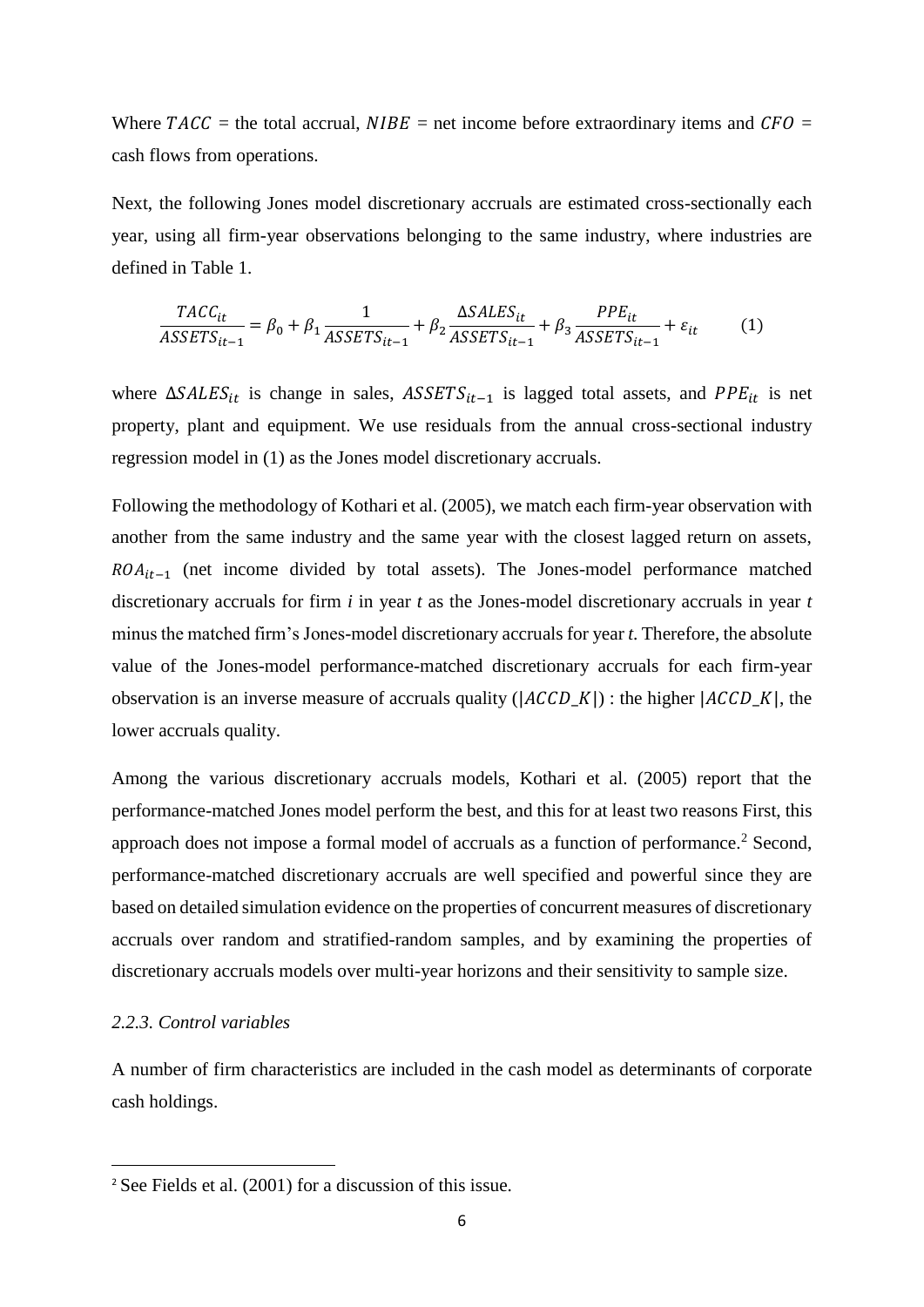(i) Market-to-book ratio (MTB). This variable is a proxy for investment opportunities. According to the pecking order theory, investment opportunities positively affect cash levels (Myers and Majluf, 1984). Since firms with high investment opportunities are likely to have larger information asymmetry, these firms may incur higher external financing costs, resulting in greater cash holdings (Bates et al., 2009; Ferreira et Vilela, 2004). Moreover, firms having more investment opportunities should generally hold more cash for precautionary use (Opler et al, 1999).

(ii) Firm size (SIZE). This variable is measured as the natural logarithm of book value of assets. According to Opler et al. (1999), the firm size negatively affects corporate cash holdings. Indeed, smaller firms have more information asymmetry implying high costs of external finance and thus higher propensity to hoard cash. Furthermore, this relation is based on the existence of economies of scale associated with the cash levels required to manage the normal transactions of the firm so that larger firms can keep lower cash holdings (Baumol, 1952; Miller and Orr, 1966).

(iii) Cash flows (CFO). This variable is measured as cash flow from operation over total book assets. We expect cash flows to be negatively related to cash holdings since cash flows represent a source of corporate liquidity that can substitute for cash (Kim et al., 1998). However, the hierarchy theory suggests that firms are more willing to retain internally generated funds because of the market imperfections (Myers and Majluf, 1984). Since cash flows represent a source of reserve of cash, they are expected to be positively related to corporate cash holdings.

(iv) Capital expenditure (Capex). This variable represents long-term expenses in the current year (which are funds used by the firm to acquire or upgrade physical assets). It is measured as total capital expenditure over total book assets. The pecking order theory suggests a negative relationship between Capex and cash holdings, since capital expenses consume the firm's cash reserves (Bates et al. 2009). However, the trade-off theory suggests a positive relationship since firms engaging in higher capital expenditure are expected to generate more cash.

(v) Net working capital (WCNET). This variable is defined as working capital minus cash and short term investment over total over total book assets. Net working capital can be considered as a form of maintenance of liquidity and thus a substitute for cash holdings because it can easily be converted to cash when transaction costs are not severe. A negative relation is expected between net working capital and the level of cash.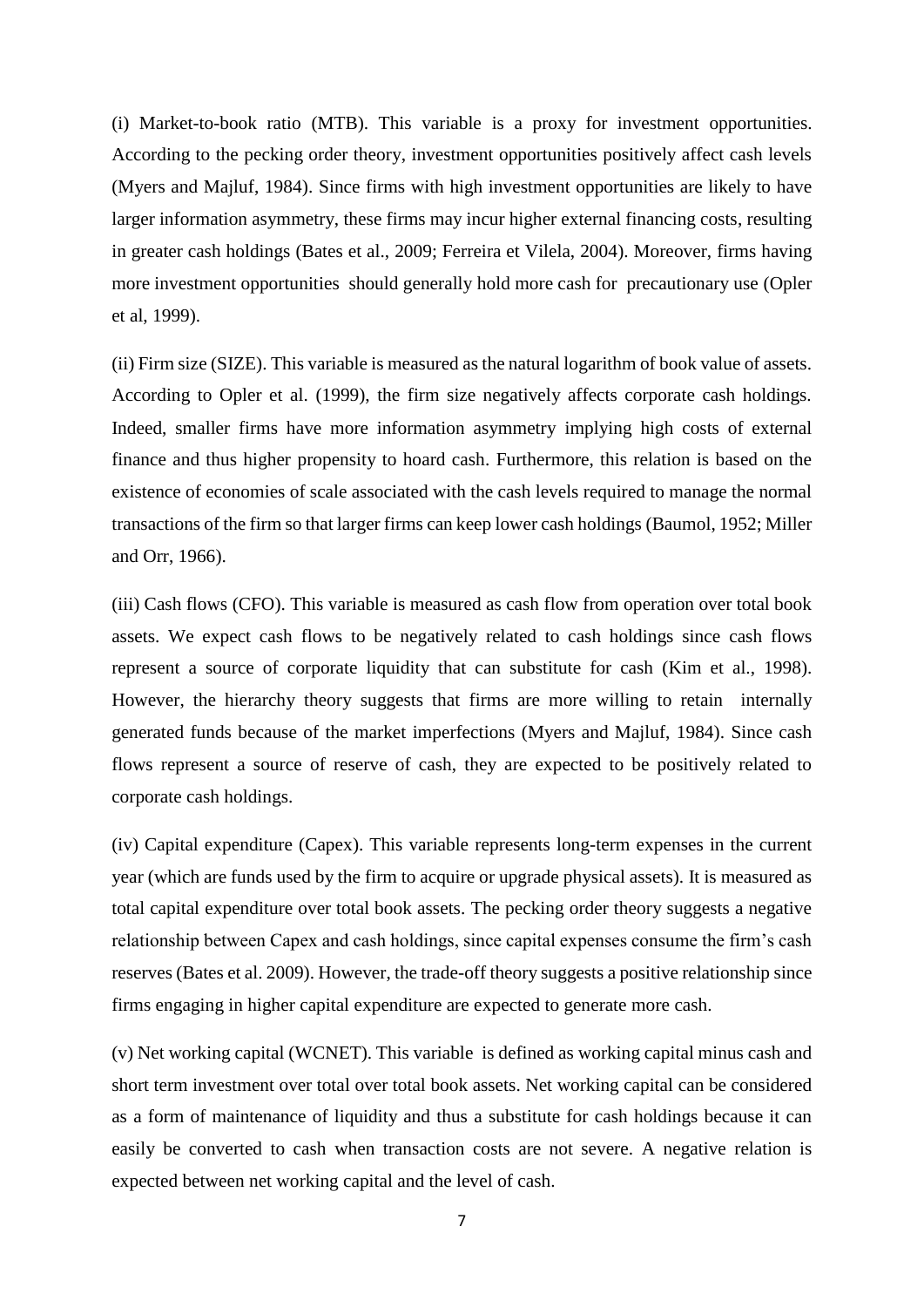(vi) Debt financing (Debt). This variable is measured as total debt over total book assets. The pecking order theory of Myers and Majluf (1984) suggests that firms have a preference of their sources of financing, first preferring internal financing, and then debt, lastly raising equity, implying that cash declines when leverage rises. Another argument in relation to the monitoring role of financial institutions suggests that firms with high level of debt are less able to stockpile cash because they are better monitored by the debtors (Ferreira and Vilela, 2004). Moreover, firms having more debt can signal the lack of internal funds. We thus hypothesize a negative relation between debt and cash holdings.

(vii) Research and development expenses (R&D). This variable is measured as the ratio R&D to sales. Since investments in R&D are associated with more uncertainties and information asymmetries, one would expect firms with higher R&D to hoard more cash for precautionary motive (Opler et al., 1999; Foley et al, 2007, Bates et al. 2009).

(viii) Div\_dummy is a dummy variable which take the value of zero if firms pay dividends and zero otherwise. Firms that pay dividends are expected to hold less cash holdings.

All variables are winsorised to the  $1<sup>st</sup>$  and  $99<sup>th</sup>$  percentiles

### *2.3. Descriptive statistics*

Table 1 Panel A reports the frequency of firms by industry. Table 1 Panel B reports the mean and median statistics of cash holdings across industries. Results show that cash holding is sensitive to industry variations. "Pharmaceuticals" and "Computers" industries exhibit the highest levels of cash. This result can be interpreted by the fact that these industries have higher R&D expenses which are investments where information asymmetries are very important. "Food" and "Retail" industries exhibit the lowest levels of cash.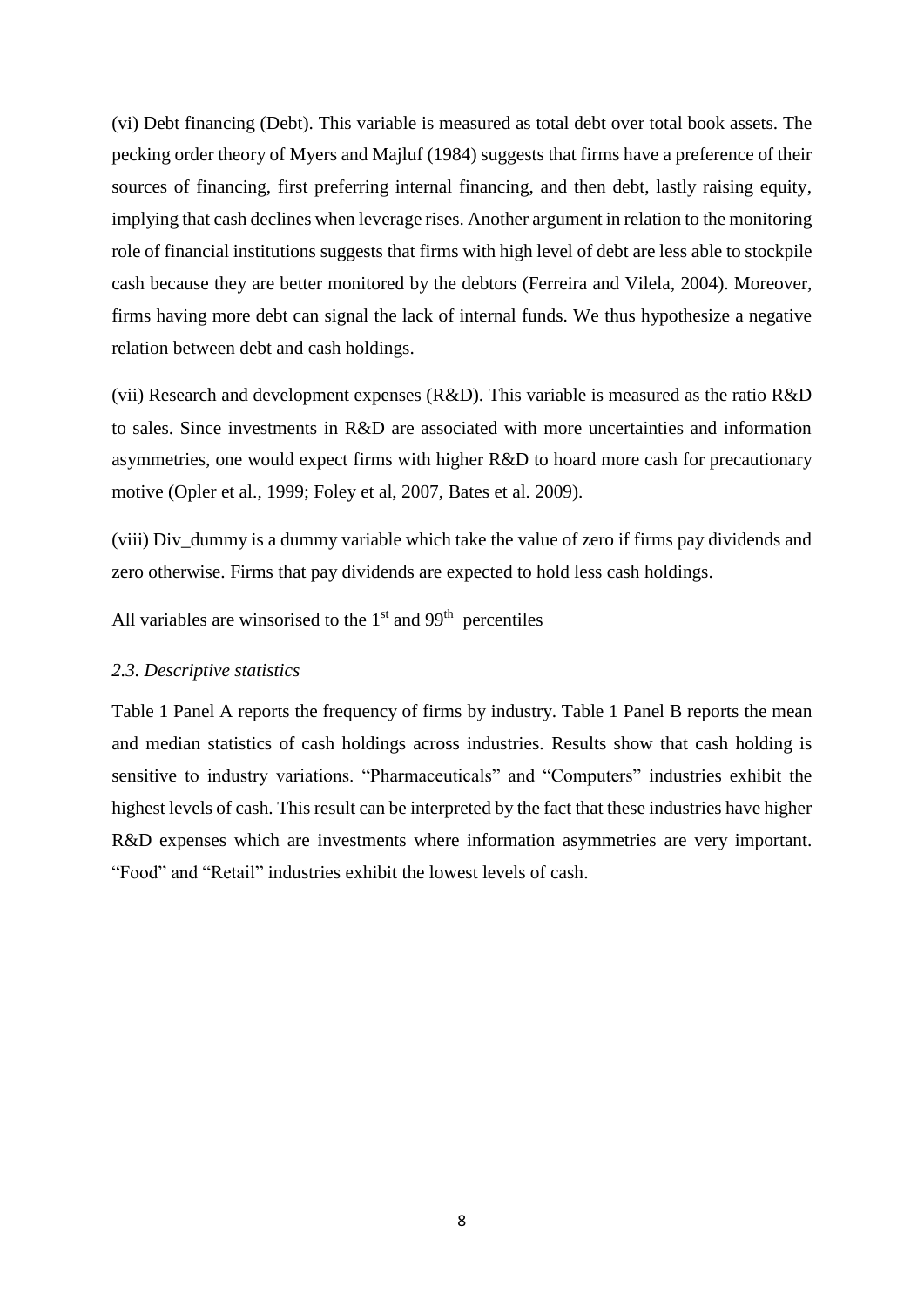# **Table 1: Industry classification and summary statistics of cash holdings**

This table provides the industry classification details and the summary statistics of cash holdings across industry. Panel A presents the industry classification details, the frequency and the percentage of firm-year observations by industry. Panel B presents the mean and median values of cash holdings within each industry except financial and utility industries.

| Panel A : Industry Classification           |                                     |           |            |  |  |  |
|---------------------------------------------|-------------------------------------|-----------|------------|--|--|--|
| Industry                                    | SIC code                            | Frequency | Percentage |  |  |  |
| Mining, construction                        | 1000-1299 or 1400-1999              | 184       | 2.83       |  |  |  |
| Food                                        | 2000-2111                           | 366       | 5.63       |  |  |  |
| Textiles, printing.                         | 2200-2799                           | 402       | 6.18       |  |  |  |
| Chemicals                                   | 2800-2824 or 2840-2899              | 228       | 3.51       |  |  |  |
| Pharmaceuticals                             | 2830-2836                           | 187       | 2.88       |  |  |  |
| <b>Extractive Industries.</b>               | 2900-2999 or 1300-1399              | 109       | 1.68       |  |  |  |
| Durable                                     | 3000-3569 or 3580-3669 or 3680-3999 | 1626      | 25.01      |  |  |  |
| Computers                                   | 7370-7379 or 3570-3579 or 3670-3679 | 1337      | 20.57      |  |  |  |
| Transportation                              | 4000-4899                           | 380       | 5.85       |  |  |  |
| Retail                                      | 5000-5999                           | 697       | 10.72      |  |  |  |
| Services                                    | 7000-7369 or 7380-8999              | 985       | 15.15      |  |  |  |
| Panel B: Statistics of cash within industry |                                     |           |            |  |  |  |
| Industry                                    | Mean                                | Median    |            |  |  |  |
| Mining, construction                        | 0.154                               | 0.129     |            |  |  |  |
| Food                                        | 0.099                               | 0.054     |            |  |  |  |
| Textiles, printing.                         | 0.121                               | 0.078     |            |  |  |  |
| Chemicals                                   | 0.132                               | 0.092     |            |  |  |  |
| Pharmaceuticals                             | 0.274                               | 0.145     |            |  |  |  |
| <b>Extractive Industries.</b>               | 0.133                               | 0.100     |            |  |  |  |
| Durable                                     | 0.141                               | 0.106     |            |  |  |  |
| Computers                                   | 0.194                               | 0.153     |            |  |  |  |
| Transportation                              | 0.132                               | 0.098     |            |  |  |  |
| Retail                                      | 0.103                               | 0.085     |            |  |  |  |
| Services                                    | 0.162                               | 0.111     |            |  |  |  |

The descriptive statistics is presented in Table 2. Results show that the Cash ratio has a mean of 15.2 per cent and a median of 10.8 per cent. This suggests that liquid assets of French firms represent an important component of the firm assets.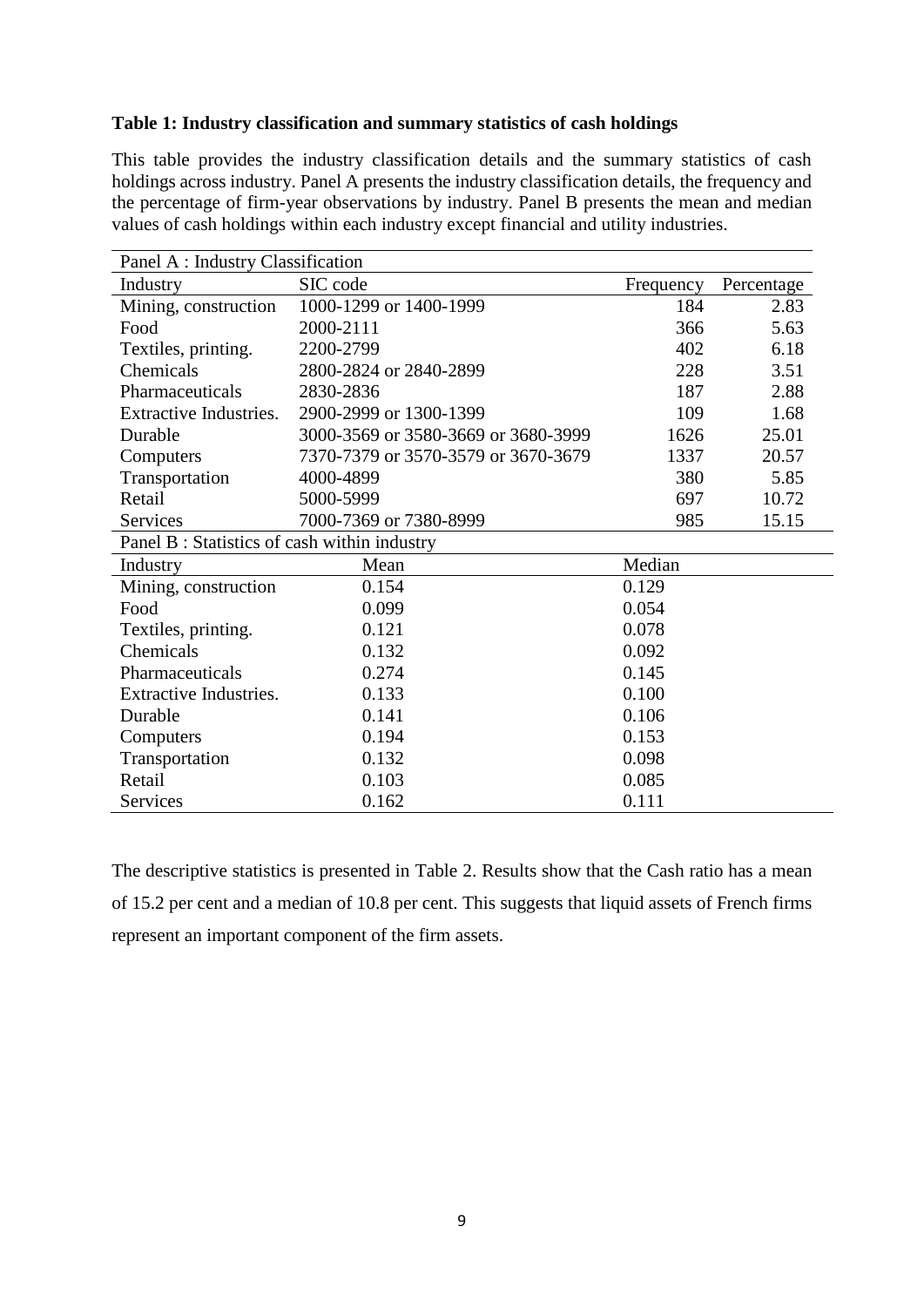# **Table 2: Descriptive statistics**

| Descriptive statistics on key variables for our sample of firm years from 2000-2015 sample of  |
|------------------------------------------------------------------------------------------------|
| French-based listed firms on Euronext Paris. The definition of variables is illustrated in the |
| description variables section. All variables are winsorized at 1% and 99% level.               |

|              | Mean   | Std.  | P <sub>25</sub> | Median       | P75          | Min            | Max          |
|--------------|--------|-------|-----------------|--------------|--------------|----------------|--------------|
| Cash         | 0.152  | 0.145 | 0.056           | 0.108        | 0.198        | 0.000          | 0.972        |
| $ ACCD_K $   | 0.011  | 0.04  | 0.000           | 0.001        | 0.004        | 0.000          | 0.728        |
| <b>MTB</b>   | 2.030  | 1.947 | 0.886           | 1.492        | 2.485        | 0.000          | 15.555       |
| <b>Size</b>  | 12,402 | 2.306 | 10.670          | 11.988       | 13.824       | 7.156          | 19.044       |
| <b>CFO</b>   | 0.053  | 0.114 | 0.020           | 0,064        | 0.105        | $-1.392$       | 0.892        |
| <b>WCNET</b> | 0.0207 | 0.163 | $-0.089$        | 0.019        | 0,119        | $-0.700$       | 0.763        |
| Debt         | 0.205  | 0.150 | 0.079           | 0.191        | 0.306        | 0.000          | 0.798        |
| Cexp         | 0.044  | 0.055 | 0.014           | 0.031        | 0.056        | 0.000          | 0.235        |
| R&D/Sales    | 0.123  | 1.762 | 0.000           | 0.000        | 0.007        | 0.000          | 72.236       |
| Div_Dummy    | 0.631  | 0.482 | 0.000           | $\mathbf{1}$ | $\mathbf{1}$ | $\overline{0}$ | $\mathbf{1}$ |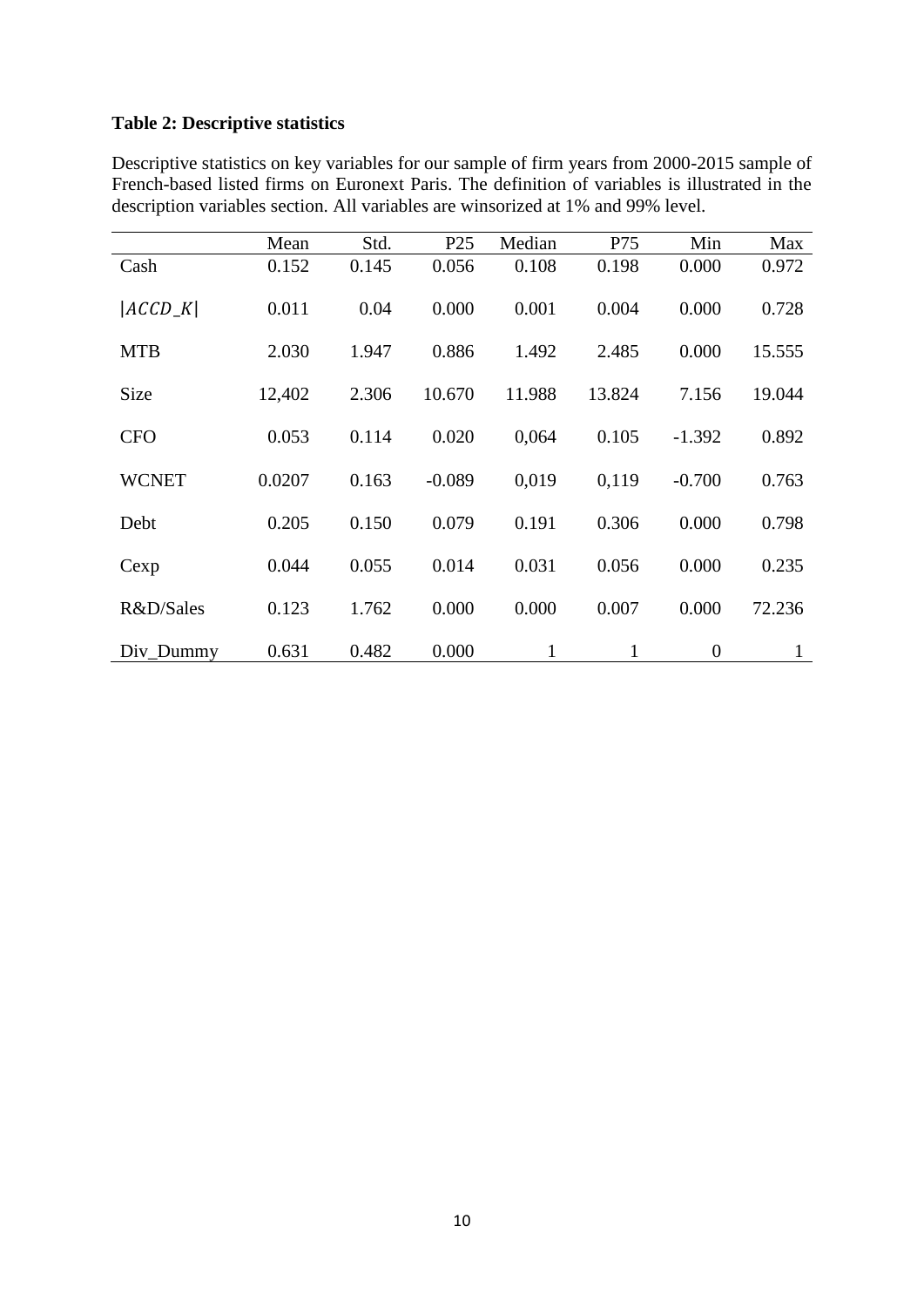### **3. Univariate tests**

Table 3 presents univariate tests of firm characteristics by accruals' quality as measured by the Jones-model performance-matched discretionary accruals. The quartiles are constructed by year. In doing so, we are interested in whether the characteristics of companies which are in the highest accruals' quality (First quartile) differ from those which are in the lowest accruals' quality (Fourth quartile). To test this conjecture, we use a t-test.

Except two variables (WCNET and Capex), characteristics of firms in the lowest and highest accruals quality are statistically different at 1% level. The mean values of accruals quality for firms in the first quartile and in the fourth quartile are 0.0002 and 0.0401, respectively and the difference is significant at 1%. The mean cash ratio of firms in lowest accruals quality (fourth quartile) is 0.1856 and the mean cash ratio of those in the highest accruals quality (first quartile) is 0.1328, and the difference is significant at 1%. The market-to-book (MTB) ratio increases monotonically with accruals quality. Inversely, the result holds for the debt ratio.

Firms in the first three quartiles of accruals quality are similar in size, but firms in the fourth quartile are substantially smaller. The average ratio R&D-to-sales increase monotonically with accruals quality. In contrast, payouts to shareholders increase monotonically across quartiles of accruals quality: the mean values of payouts for firms in the first quartile and in the fourth quartile are 0.7058 and 0.4843 respectively and the difference is significant at 1%. The mean payout to shareholders in the lowest accruals quality (fourth quartile) is 0.4843 and the mean payout to shareholders of those in the highest accruals quality (first quartile) is 0.7058, and the difference is significant at 1%.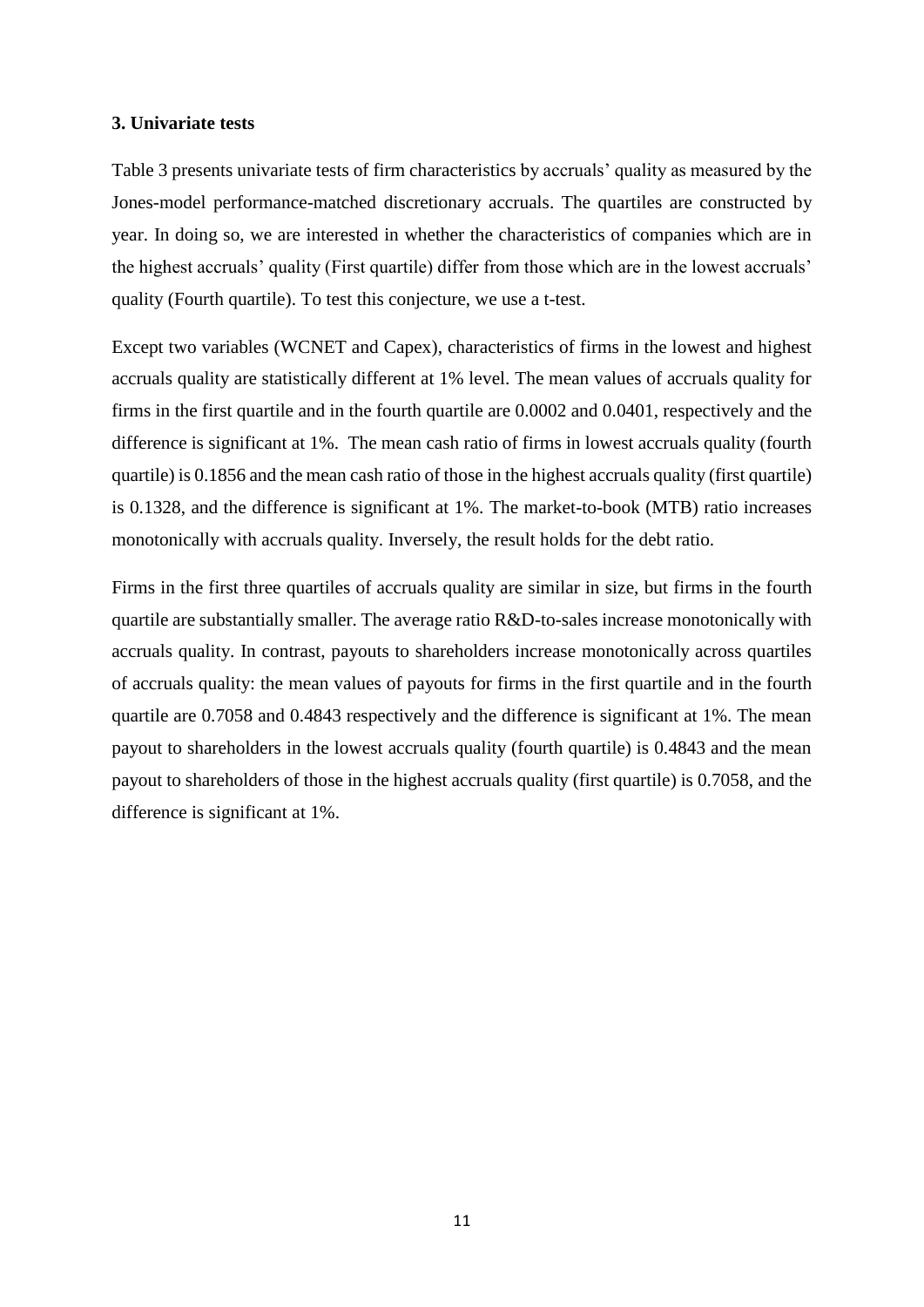# **Table 3: Firm characteristics by accruals quality quartiles**

Univariate comparaison of means of measures of firm characteristics of 6,501 firm years from 2000-2015 sample of French listed firms on Euronext Paris. The definition of variables is illustrated in the description variables section. Quartiles for  $|ACCD_K|$  are determined each year. The *t*-statistics is a difference of means test from to the first to the fourth quartile. Each quartile contains approximately 1,625 firm years.

| Variable     | First quartile | Second<br>quartile | Third quartile | Fourth<br>quartile | t-statistic<br>$(p$ -value) |
|--------------|----------------|--------------------|----------------|--------------------|-----------------------------|
| $ ACCD_K $   | 0.0002         | 0.0009             | 0.0027         | 0.0401             | $-40.05***$                 |
|              |                |                    |                |                    | (0.000)                     |
| Cash         | 0.1328         | 0.1427             | 0.1432         | 0.1856             | $-10.29***$                 |
| <b>MTB</b>   | 2.0255         | 2.0668             | 2.3321         | 6.5979             | (0.000)<br>$-3.05***$       |
|              |                |                    |                |                    | (0.000)                     |
| Size         | 12.6699        | 12.5405            | 12.4537        | 11.9457            | $8.65***$                   |
|              |                |                    |                |                    | (0.000)                     |
| <b>CFO</b>   | 0.0636         | 0.0618             | 0.0629         | 0.0243             | $7.51***$                   |
|              |                |                    |                |                    | (0.000)                     |
| <b>WCNET</b> | 0.0191         | 0.0151             | 0.0243         | 0.0243             | $-0.88$                     |
| Debt         | 0.2226         | 0.2109             | 0.2043         | 0.1828             | (0.378)<br>$7.29***$        |
|              |                |                    |                |                    | (0.000)                     |
| Cexp         | 0.0438         | 0.0426             | 0.0465         | 0.0430             | 0.47                        |
|              |                |                    |                |                    | (0.640)                     |
| R&D/sales    | 0.0148         | 0.0189             | 0.0243         | 0.4340             | $-4.73***$                  |
|              |                |                    |                |                    | (0.000)                     |
| div_dummy    | 0.7058         | 0.6830             | 0.6543         | 0.4843             | $12.95***$                  |
|              |                |                    |                |                    | (0.000)                     |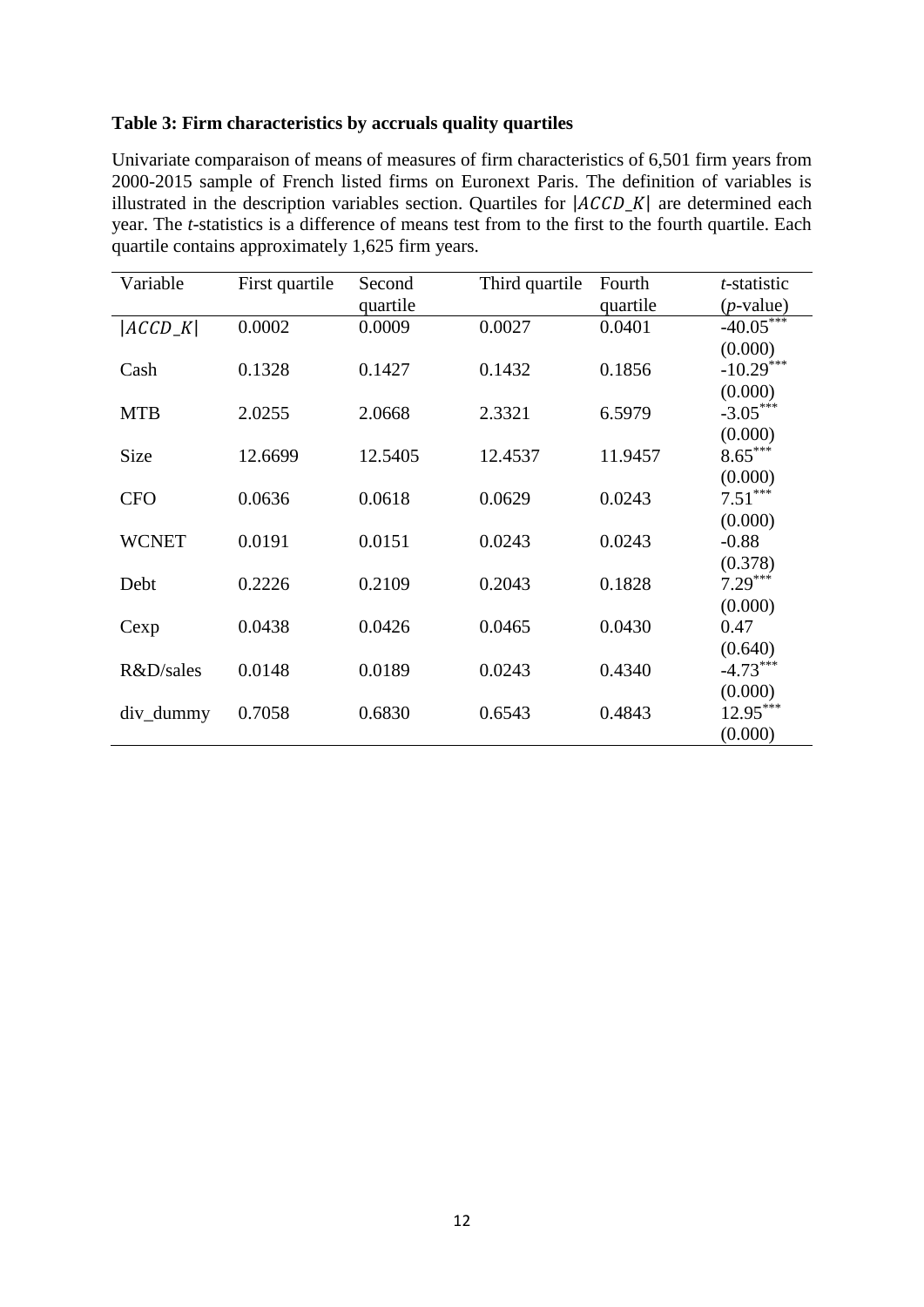Figure 1 illustrate the average cash holdings for firms with higher accruals quality (first quartile of  $|ACC_K|$ ) and for firms with lower accruals quality (fourth quartile of  $|ACC_K|$ ) from 2000 to 2015. This figure indicates a significant difference in cash holdings policies between these two groups of firms. In particular, firms with higher accruals' quality persistently hold less cash compared to firms with lower accruals quality over the study period.



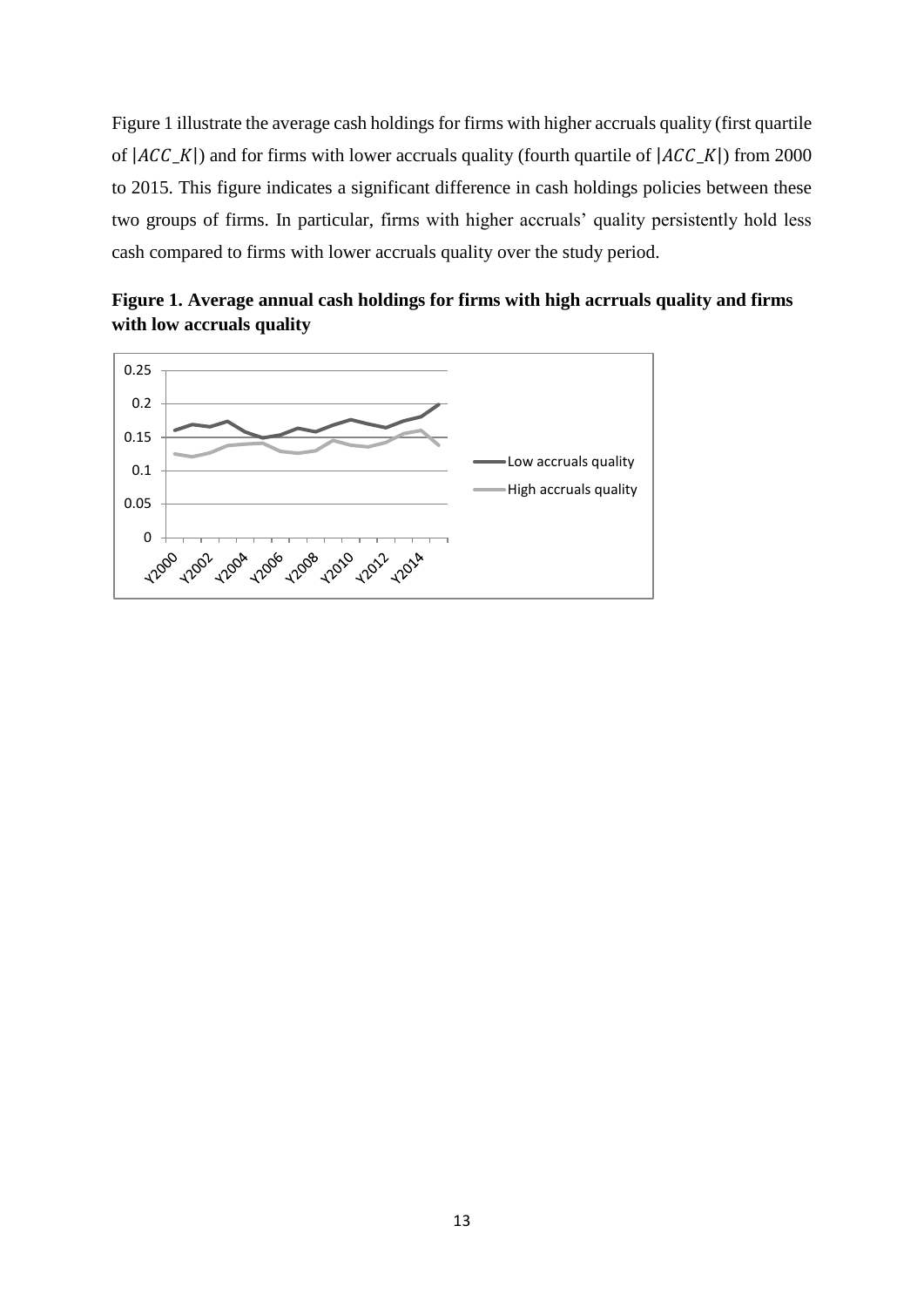### **4. Regression results**

### *4.1. Effect of accruals quality on the level of cash holdings*

Table 4 presents panel regressions estimating the effect of accruals quality on cash holdings of 6,501 firm-year observations with 741 unique firms over the period 2000-2015. Column (1) reports estimates using the method presented in Fama and MacBeth (1973). Under this approach, we estimate cross-sectional regressions of yearly cash holdings of firms, and the independents variables. The Fama-MacBeth model treats each year as independent crosssection. As suggested by Opler et al. (1999), an advantage of the Fama-MacBeth procedure is that it eliminates the problem of serial correlation in the residuals of a time-series crosssectional regression.

The positive coefficient of the variable  $|ACCK|$  indicates that corporate cash holdings increase significantly with poor accruals quality. This result supports the hypothesis that firms with poorer accruals quality tend to hold more cash. This result confirms the findings of Garcia-Teruel et al. (2009) and Sun et al. (2012).

We also find that cash holdings decrease significantly with capital expenditures, net working capital and debt ratio, which is consistent with the results of Opler et al. (1999) and Sun et al. (2012). Findings also show that corporate cash holdings increase significantly with R&D to sales and Market-to-book.

We present three additional regression estimates in Table 5. In column (2), we use a time series cross-sectional regression with year dummies. In column (3), we use a time-series crosssectional regression with year dummies where the variables are adjusted for industry, using dummy variables as defined in Table 1 panel A. The results of these regressions lead to the same results as the Fama-MacBeth regressions, but they have less absolute value *t*-statistics (except for the coefficient of MB and the coefficient of size for regression with year dummy). In column (4), we use a fixed-effects regression. Results show again a negative effect of accruals quality on the level of cash. As for control variables, results remains unchanged except for three variables. First, the variable CFO has a significant positive coefficient. Second, the coefficient of the variable R&D to sales is no more statistically significant. Third, Div\_dummy has a significant positive coefficient.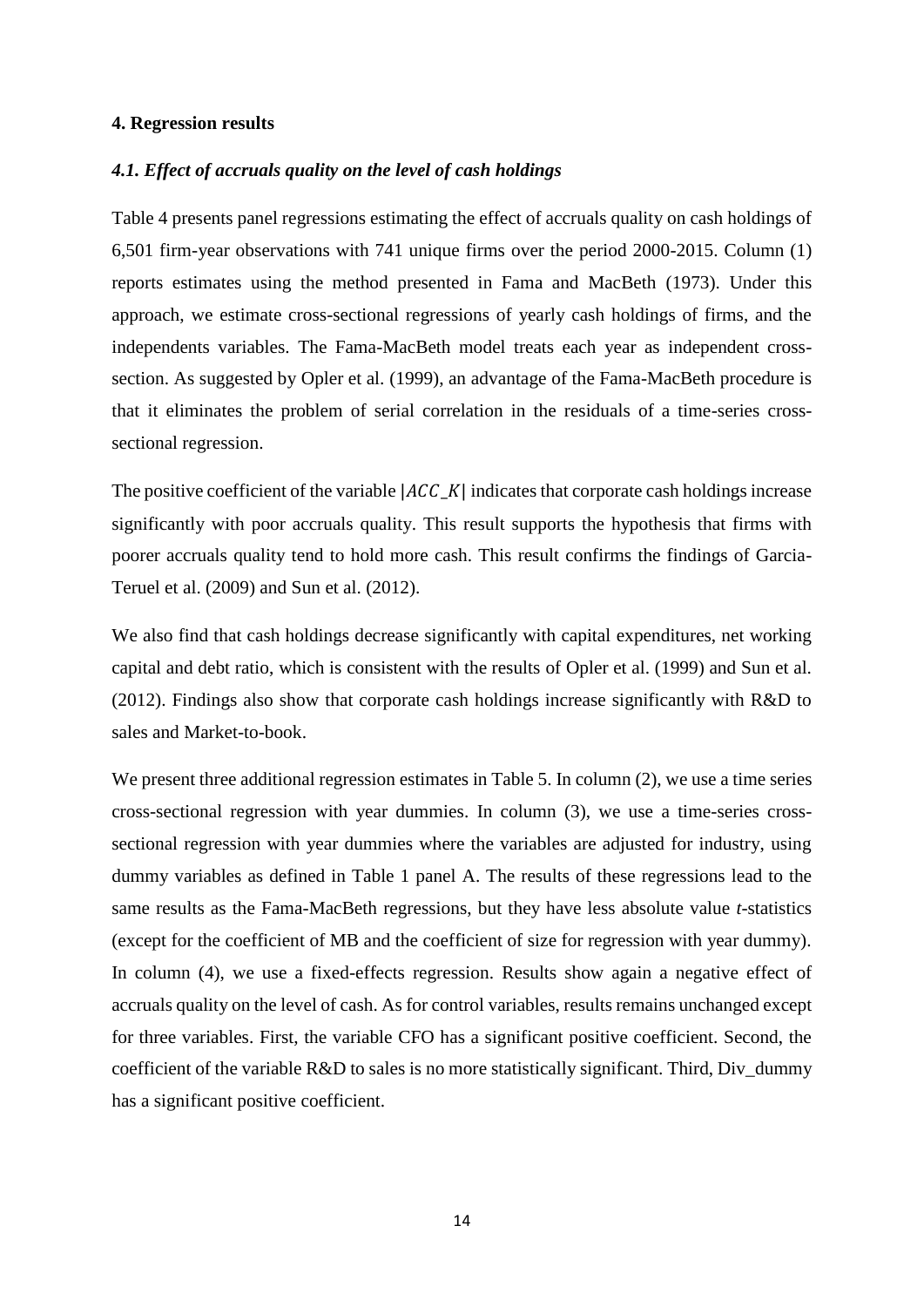### **Table 4: Regression estimation of the effect of accruals quality on cash holdings.**

The dependent variable in all regressions is the ratio of cash and short term investment to book value of total assets. The definition of variables is illustrated in the description variables section. Column (1) reports results using the Fama and MacBeth procedure. Columns (2) and (3) present respectively the results of time series cross-sectional regression estimation with year dummies, and time series cross-sectional regression estimation with year and industry dummies. Column (4) reports the results of fixed-effects regression.

|                      | Fama-MacBeth | Year      | Year and  | Fixed-effects |
|----------------------|--------------|-----------|-----------|---------------|
|                      | model        | dummies   | industry  | regression    |
| Independent          |              |           | dummies   |               |
| Variable             | (1)          | (2)       | (3)       | (4)           |
| Intercept            | 0.314        | 0.319     | 0.295     | 0.271         |
|                      | (26.17)      | (12.56)   | (10.26)   | (9.69)        |
| $ ACCD_K $           | 0.444        | 0.368     | 0.345     | 0.157         |
|                      | (3.51)       | (3.51)    | (3.84)    | (5.50)        |
| Cexp <sub>1</sub> ta | $-0.261$     | $-0.308$  | $-0.282$  | $-0.106$      |
|                      | $(-5.16)$    | $(-3.78)$ | $(-3.66)$ | $(-4.52)$     |
| <b>CFO</b>           | 0.007        | 0.061     | 0.055     | 0.145         |
|                      | (0.17)       | (1.88)    | (1.79)    | (14.27)       |
| R&D/sales            | 0.055        | 0.014     | 0.013     | 0.0001        |
|                      | (5.11)       | (2.37)    | (2.58)    | (0.24)        |
| <b>MB</b>            | 0.010        | 0.010     | 0.009     | 0.002         |
|                      | (4.74)       | (5.22)    | (4.75)    | (3.82)        |
| WCNETnet             | $-0.134$     | $-0.127$  | $-0.125$  | $-0.104$      |
|                      | $(-9.36)$    | $(-5.66)$ | $(-5.14)$ | $(-10.73)$    |
| Debt                 | $-0.252$     | $-0.063$  | $-0.059$  | $-0.056$      |
|                      | $(-10.34)$   | $(-4.84)$ | $(-4.46)$ | $(-15.92)$    |
| Div_dummy            | 0.006        | 0.008     | 0.013     | 0.012         |
|                      | (1.07)       | (1.00)    | (1.58)    | (3.74)        |
| Size                 | $-0.009$     | $-0.013$  | $-0.012$  | $-0.009$      |
|                      | $(-6.94)$    | $(-7.28)$ | $(-6.63)$ | $(-4.16)$     |
| Adj. $R^2$           | 0.268        | 0.227     | 0.162     | 0.06          |
| $\mathbf N$          | 16 groups    | 6,501     | 6,501     | 6,501         |

### *4.2. Accruals quality, financial constraints and cash holdings*

In the previous section, we show that cash holdings increase in firms having low reporting quality (i.e., high discretionary accruals) because of the presence of higher information asymmetry in these firms. Since greater information asymmetry is likely to be associated with higher costs of external finance and thus with more severe financial constraints, one would expect that cash holdings in firms with low reporting quality are higher in firms that are financially constrained than in firms that are financially unconstrained.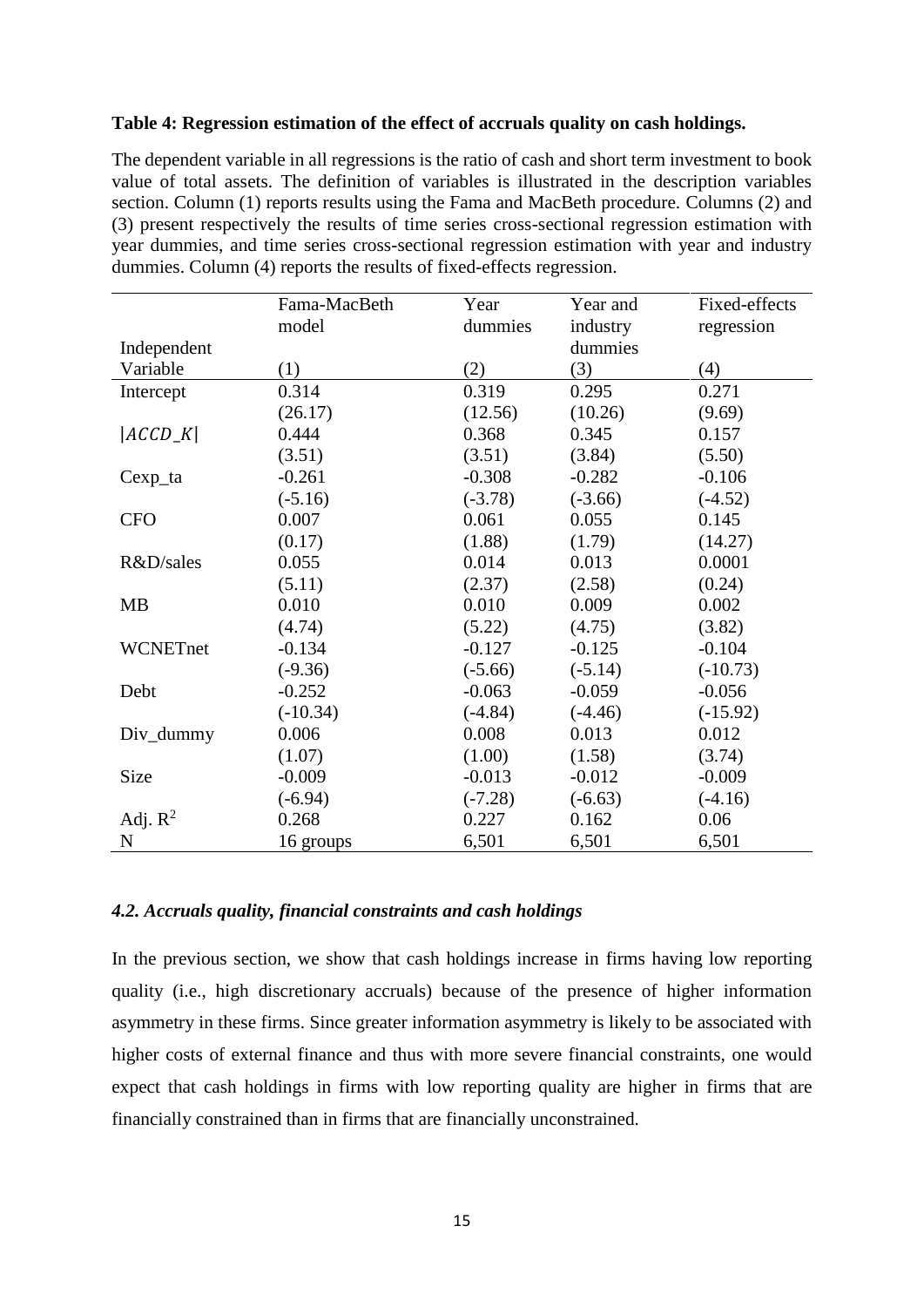### *4.2.1. Financial Constraints Criteria*

In the corporate finance literature, there is no consensus on the best proxy to classify financial constraint firms versus unconstraint firms. Denis and Sibilkov (2010) propose different measures of the firm's level of financial constraints that capture sufficiency of funding, access to external markets and financial condition. In our study, we use four of the most recently used financial constraints measures: firm size (sales adjusted to 1999 Euros), dividend payout ratio, KZ index (Kaplan and Zingales, 1997) WW index (Whited and Wu, 2006).

(i) Firm size: The empirical research shows that larger firms have lower information asymmetry, which makes them less likely to face severe financial constraints (Kaplan and Zingales, 1997; Whited and Wu, 2006). This variable is measured by total sales (in thousands of euros). Firms are grouped as financially constrained for sales less than the 30th percentile value, and are as financially unconstrained for sales higher than the 70th percentile value.

(ii) Payout ratio: Generally, financially constrained firms have difficulties to distribute dividends to their shareholders (e.g. Almeida and Campello, 2010; Fazzari et al., 1988). Accordingly, we divide the sample into two groups of firms: those that do not pay dividends are classified as financially constrained and those that distribute dividends are classified as financially unconstrained.

(iii) KZ index: As used by Lamont, et al. (2001), the Kaplan-Zingales index is given by,

$$
KZ_{it} = -1.001909CFO_{it} + 3.139193LTD_{it} - 39.36780DIV_{it} - 1.314759CASH_{it}
$$

$$
+0.2826359Q_{it},
$$

Where  $CFO_{it}$  is measured as cash flow from operation over total book assets,  $LTD_{it}$  is long term debt over total book assets,  $DIV_{it}$  is the ratio of total dividends to assets and  $Q_{it}$  is Tobin's *q*. The denominator of Tobin's *q* is the book value of total assets. The numerator is the book value of total assets minus the book value of equity minus balance-sheet deferred taxes plus the market value of equity.

(iv) WW index: The Whited and Wu (2006) index is developed as the following:

$$
WW_{it} = -0.091CFO_{it} - 0.062DIVPOS_{it} + 0.021TLTD_{it} - 0.044LNTA_{it} + 0.102ISG_{it} - 0.035SG_{it}
$$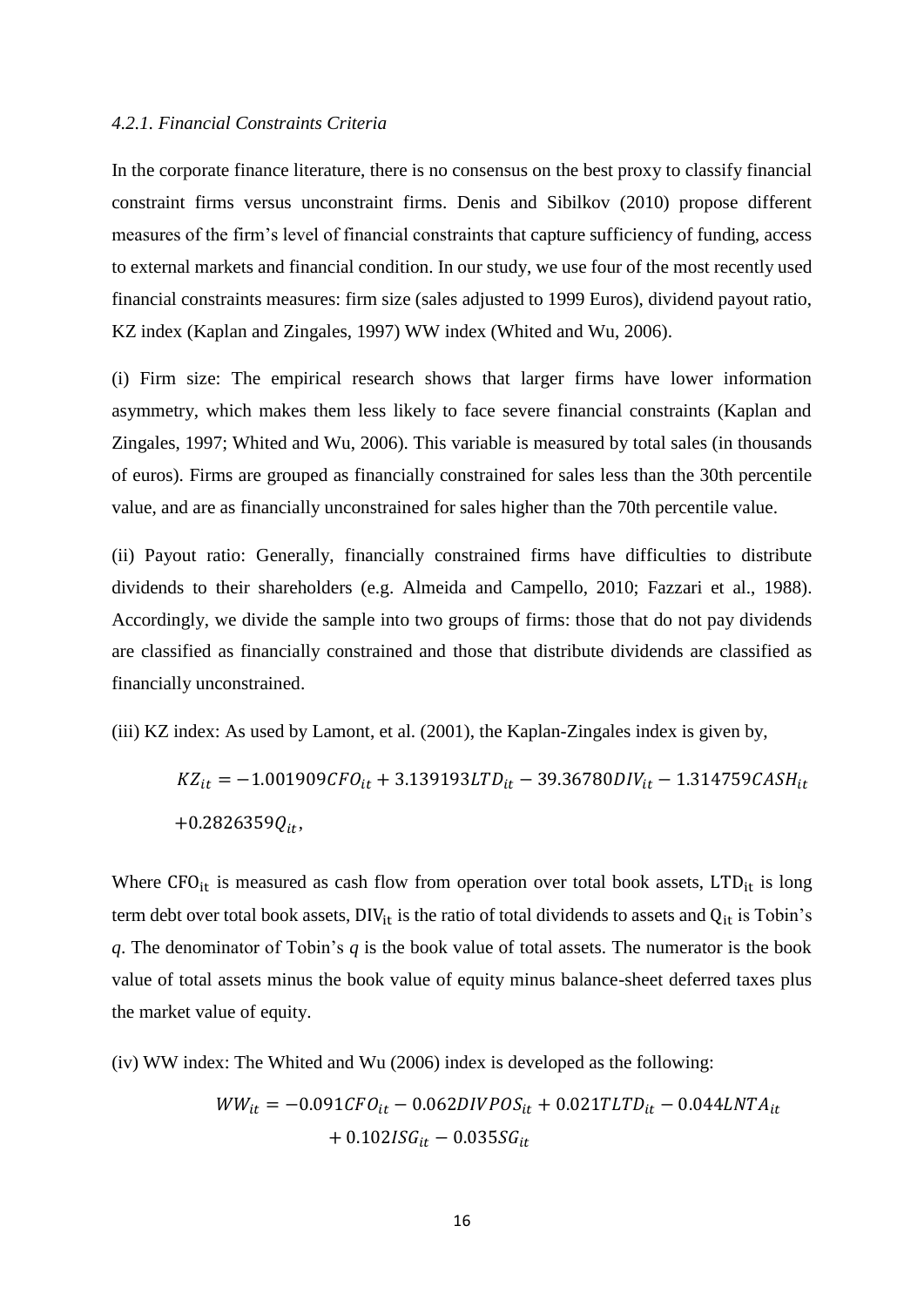Where  $CFO_{it}$  is the ratio of cash flow to total assets;  $DIVPOS_{it}$  is an indicator that takes the value of one if the firm pays dividends;  $TLTD_{it}$  is the ratio of the long-term debt to total assets; LNTA<sub>it</sub> is the natural log of total assets,  $ISG_{it}$  is the firm's industry sales growth;  $SG_{it}$ is firm sales growth.

We rank firms by their KZ (WW) values each calendar year and divide them into two groups: The higher these values are, the more financially constrained firms are.

### *4.2.2. Descriptive statistics for unconstrained firms and constrained firms*

Table 5 presents the mean firm characteristics by financial constrained categories under each classification. The cross-sample differences between constrained and unconstrained firms are in line with prior studies. The mean value of cash ratio of constrained firms is 20.7% (17.1%) and the mean cash ratio of those unconstrained firms is 11.6% (13.8%) based on the size classification (payout classification).<sup>3</sup> When we use KZ index (WW index), the mean value of cash of constrained firms is 21.9% (16.5%) and the mean cash ratio of those unconstrained firms is 8.8% (12.3%).

The results suggest that financially constrained firms tend to have higher discretionary accruals, higher R&D and higher Market-to-book ratio than unconstrained firms. Constrained firms have less cash flow from operations than unconstrained firms. Constrained firms seem to invest more in capital expenditures.

In sum, the results indicate that constrained firms present higher discretionary accruals than unconstrained firms. These findings are important because high discretionary accruals is a proxy for high information asymmetry, meaning that financially constrained firms with low reporting quality tend to hold more cash than their financially unconstrained peers.

1

<sup>&</sup>lt;sup>3</sup> In the study of Ginglinger and Saddour (2007), on average French firms hold 18.4% of their assets for financially constrained firms based on the size criterion, and 11.2% for unconstrained firms.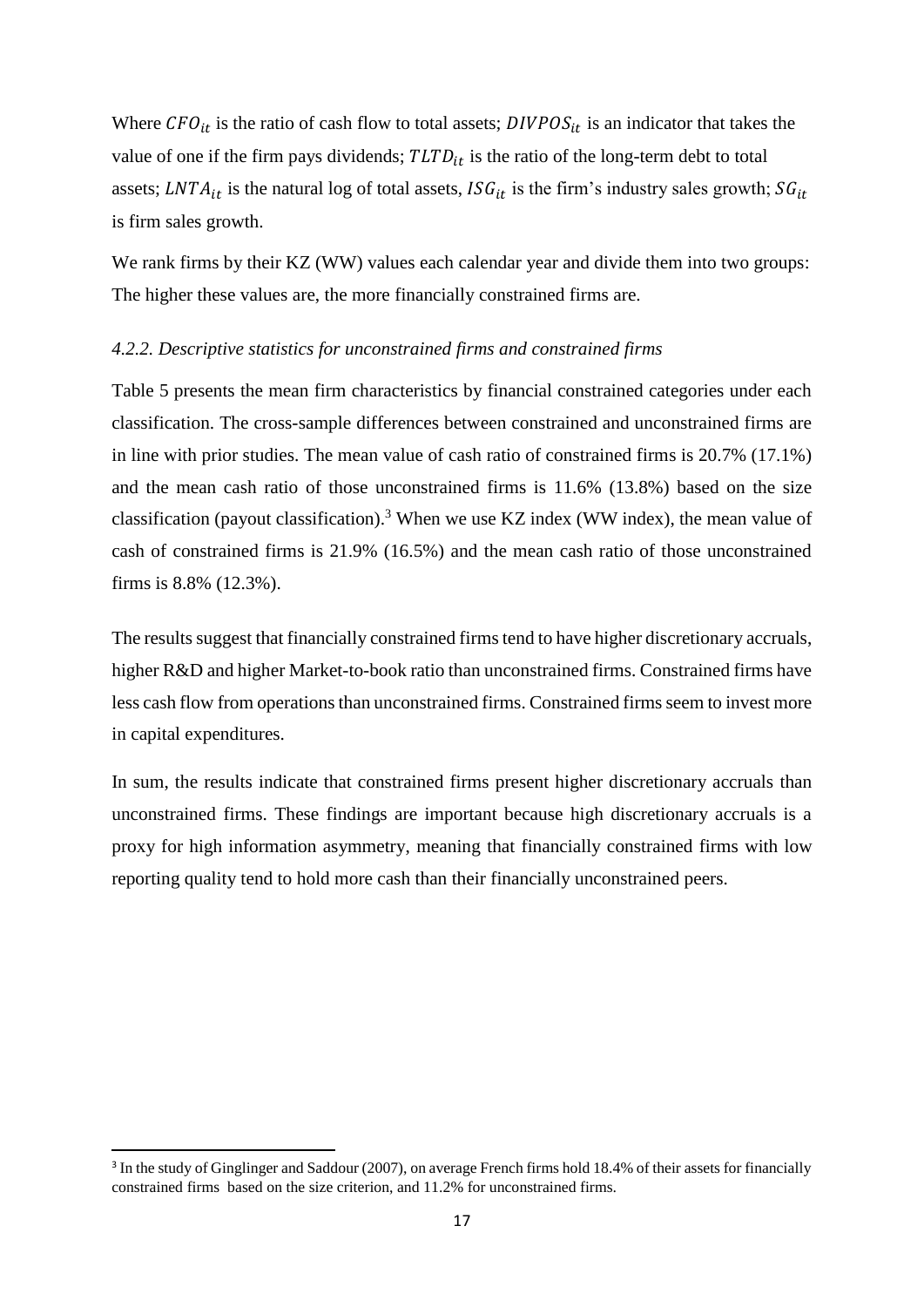#### **Table 5 : Descriptive statistics for unconstrained firms and constrained firms.**

This table provides means on key variables for our sample firm-year observations across groups of financially constrained and unconstrained firms. We use letter s (UC) for unconstrained firms and letter (C) for constrained firms. Unconstrained firms (Sales) are those in the top three deciles of sales distribution. Constrained firms (Sales) are those in bottom of three deciles of sale distribution. Unconstrained firms (Payout) pay dividends. Constrained firms (Payout) not pay dividends to their shareholders. Panel B presents the classification of constrained and unconstrained firms using KZ and WW indexes. The definition of variables is illustrated in the description variables section. *t*-stat for mean difference are reported. Significance at 1%, 5% and 10% levels is respectively by  $\overset{\ast\ast\ast}{, \ast\ast}$ , and  $\overset{\ast}{, \ast}$  respectively.

| Panel A      | Sales    |          | $t$ -stat               |          | Payout   | $t$ -stat               |
|--------------|----------|----------|-------------------------|----------|----------|-------------------------|
|              | UC.firms | C.firms  | difference              | UC.firms | C.firms  | difference              |
| Cash         | 0.116    | 0.207    | $-18.35***$             | 0.138    | 0.171    | $-9.16***$              |
| $ ACCD_K $   | 0.004    | 0.022    | $-12.19***$             | 0.004    | 0.021    | $-17.28***$             |
| Cexp_ta      | 0.044    | 0.043    | 0.07                    | 0.037    | 0.045    | $-4.13***$              |
| <b>CFO</b>   | 0.080    | 0.003    | $10.32***$              | 0.078    | 0.005    | $15.19***$              |
| R&D/sales    | 0.016    | 0.367    | $-4.93***$              | 0.013    | 0.290    | $-6.29***$              |
| <b>WCNET</b> | $-0.033$ | $-0.006$ | $2.12***$               | 0.023    | $-0.032$ | $6.74***$               |
| <b>MTB</b>   | 2.062    | 2.253    | $-2.89***$              | 1.994    | 2.086    | $-1.85*$                |
| Debt         | 0.262    | 0.217    | 1.31                    | 0.216    | 0.253    | $-1.74*$                |
| Div_ta       | 0.021    | 0.017    | 1.16                    |          |          |                         |
| Size         | 15.225   | 9.985    | 134.68***               | 13.187   | 10.993   | $41.71***$              |
| N            | 1951     | 1951     |                         | 3980     | 2521     |                         |
| Panel B      | KZ index |          | $t$ -stat<br>difference |          | WW index | $t$ -stat<br>difference |
|              | UC.firms | C.firms  |                         | UC.firms | C.firms  |                         |
| Cash         | 0.088    | 0.219    | $-36.63***$             | 0.123    | 0.165    | $-13.14***$             |
| $ ACCD_K $   | 0.004    | 0.006    | $-3.93***$              | 0.003    | 0.006    | $-10.74***$             |
| Cexp_ta      | 0.037    | 0.049    | $-8.03***$              | 0.038    | 0.042    | $-2.15***$              |
| <b>CFO</b>   | 0.051    | 0.048    | 1.25                    | 0.033    | 0.077    | $-15.12***$             |
| R&D/sales    | 0.026    | 0.219    | $-4.35***$              | 0.024    | 0.186    | $-3.78***$              |
| <b>WCNET</b> | 0.034    | $-0.004$ | $9.10***$               | 0.003    | $-0.002$ | $9.69***$               |
| <b>MTB</b>   | 2.162    | 2.728    | $-2.51***$              | 1.988    | 3.513    | $-2.51***$              |
| Debt         | 0.137    | 0.323    | $-50.66***$             | 0.202    | 0.257    | $-12.03***$             |
| Div_ta       | 0.026    | 0.004    | $12.73***$              | 0.019    | 0.016    | 1.22                    |
| Size         | 12.505   | 12.138   | $6.32***$               | 14.206   | 10.719   | $87.54***$              |
| ${\bf N}$    | 3,224    | 3,377    |                         | 3,224    | 3,377    |                         |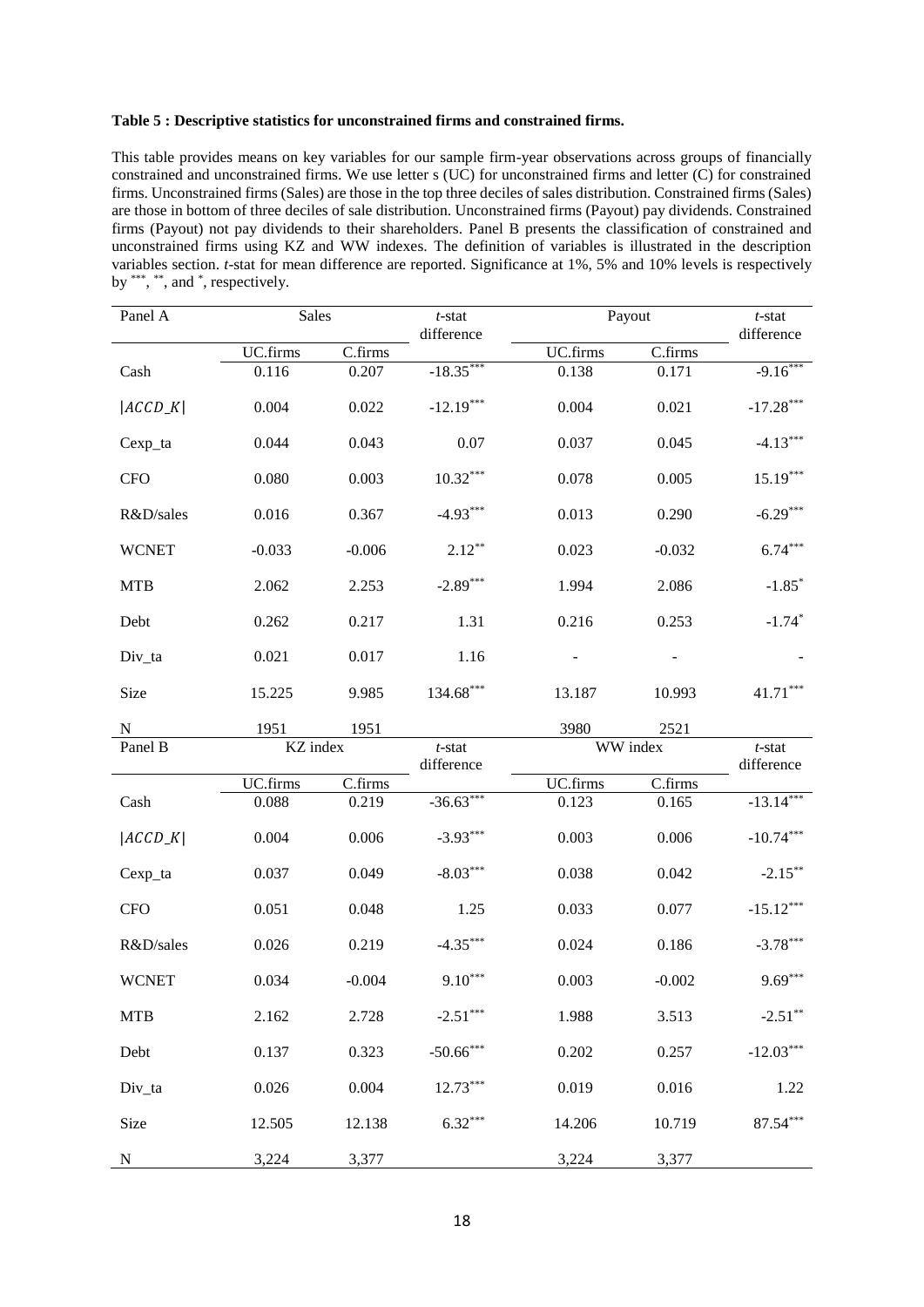### *4.2.3. Regression results across groups of unconstrained and constrained firms*

To investigate the impact of accruals quality on the level of cash holdings, we estimate the following regression (subscripts are omitted for simplicity):

$$
Cash = \alpha + \beta_1. |ACCD_K| + \beta_2. Z + FIXED \text{ EFFECTS} + \varepsilon
$$
 (2)

Where Cash is cash holdings divided by total assets,  $|ACCD_K|$  is the absolute value of the Jones-model performance-matched discretionary accruals which is a proxy for accruals quality, Z is a vector of control variables commonly used in cash holdings regressions discussed in subsection 2.2 (Cexp\_ta, CFO, R&D-to-sales, WCNET, Market-to-book, debt, div-dummy<sup>4</sup>), and FIXED EFFECTS denoted as a set of year and industry fixed effects, and ε is the error term.

We run this regression across financially constrained firms and financially unconstrained firms. Our focus in the analysis is the coefficient,  $\beta_1$ , which measures the sensitivity of cash holdings to accruals quality. A positive value indicates that firms with low accruals quality hold more cash than do firms with high accruals quality.

Panel A of table 6 report the results for the subsample of unconstrained firms (the largest 30%) and constrained firms (the smallest 30%) (Columns 1 and 2). First, there is a difference in the sensitivity of cash holdings to accruals quality. For unconstrained firms, the coefficient  $\beta_1$  is not statistically different from zero, while for constrained firms it is positive and significant at 1% level. These results suggest that cash holdings increase significantly with absolute value of discretionary accruals when firms are financially constrained, meaning that cash holdings in firms with low reporting quality are higher in firms that are additionally financially constrained.

The results are quite different for the second classification based on the payout criterion (Columns 3 and 4). The coefficient  $\beta_1$  is positive and statistically different from zero for unconstrained firms and constrained firms. For unconstrained firms, the coefficient of  $|ACCD_K|$  is 0.703. To assess economic significance, we calculate the one-standard-deviation impact of  $|ACC_K|$  by multiplying its coefficient estimate by its sample standard deviation. The coefficient estimate for the first regression implies that a one-standard-deviation increase of  $|ACCD_K|$  which is 1.322% for our sub-sample is associated with a cash increase of 0.9 cents per Euro of assets. Comparatively, the coefficient estimate for the second regression

**.** 

<sup>&</sup>lt;sup>4</sup> This variable is omitted when we use a classification of constrained firms and unconstrained firms based on payout criterion.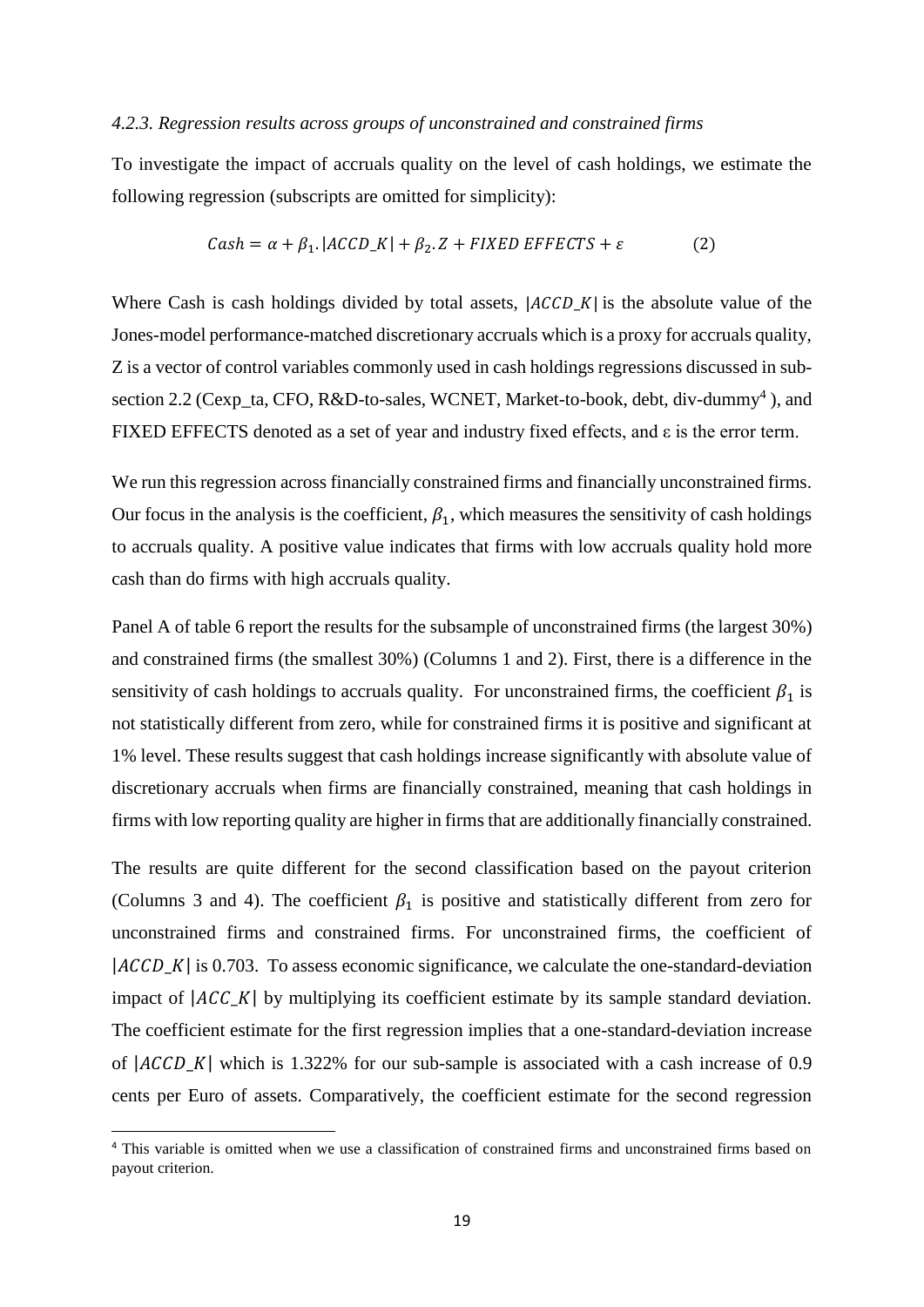(constrained firms based on the payout criterion) implies that a one-standard-deviation increase of  $|ACCD_K|$  which is 6.148% for our sub-sample is associated with a cash increase of 1.63 cents per Euro of assets. Hence,  $|ACCD_K|$  is associated with both economically and statistically significant increase in cash holdings. Although  $|ACCD_K|$  is positively related to cash holdings for unconstrained firms, the coefficient estimates are not economically so important than for constrained firms. Constrained firms defined on the basis of payout criterion differ from constrained firms defined on the basis of the size criterion. The first group is by construction more heterogeneous in terms of the size. This group may contain firms that are large in terms of size and are unable to pay out dividends, and growth firms that choose deliberately not to distribute dividends to their shareholders.

The coefficient of the variable capital expenditure is negative and significant for all the regressions independently of the criterion of classification in constrained and unconstrained firms. However, the coefficient of the variable CFO is positive and significant only for unconstrained firms. This result confirms that there is a propensity of unconstrained firms to hoard some of their cash flows in the form of cash reserves<sup>5</sup>. Concerning R&D to sales, the coefficient associated with this variable is positive and significant for all regressions. However, the coefficient of R&D to sales for unconstrained firms is larger (0.454 for size group and 0.272 for payout group) and statistically significant. For constrained firms, the coefficient of R&D to sales is smaller (0.008 for size group and 0.009 for payout group). To assess economic significance, we calculate the one-standard-deviation impact of R&D to sales by multiplying its coefficient estimate by its sample standard deviation. The coefficient estimate for the first regression (unconstrained firms based on the size criterion) implies that a one-standarddeviation increase of R&D to sales which is 3.99% for our sub-sample is associated with a cash increase of 1.8 cents per Euro of assets. Comparatively, the coefficient estimate for the second regression (constrained firms based on the size criterion) implies that a one-standard-deviation increase of R&D to sales which is 314.8% for our sub-sample is associated with a cash increase of 2.5 cents per Euro of assets. Hence, R&D to sales is associated with both economically and statistically significant cash increase. As suggested by Opler et al. (1999), the "…cost of financial distress [is] to be larger for firms with high research and development (R&D) expenses, since R&D expenses are forms of investment where information asymmetries are

**.** 

<sup>&</sup>lt;sup>5</sup> This variable is omitted when we use a classification of constrained firms and unconstrained firms based on payout criterion.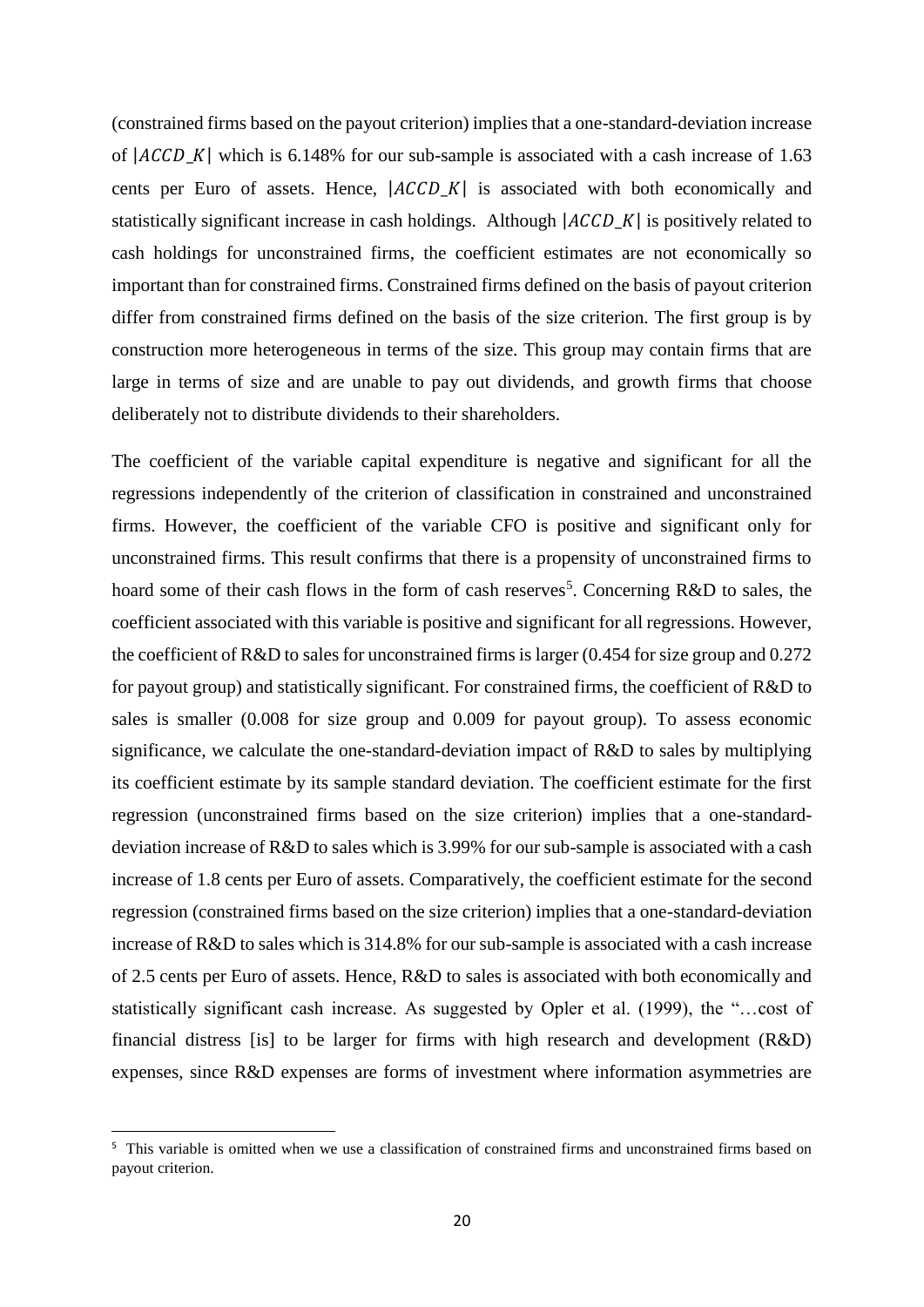most important". The financially constrained firms will hold more liquid assets. The coefficient of the variable Debt is negative and significant for unconstrained and constrained firms, which confirm the idea that firms which have more debt can signal the lack of internal funds.

Panel B of table 6 report the results for the subsamples using KZ (Columns 1 and 2) and WW (Columns 3 and 4) indexes as classification criterion. The results remain qualitatively the same.

Overall, these results confirm the idea that cash holdings in firms with low reporting quality are higher in firms that are financially constrained than in firms that are financially unconstrained. This can be explained by the notion that information asymmetry associated with low reporting quality is greater when firms additionally have high financial constraints.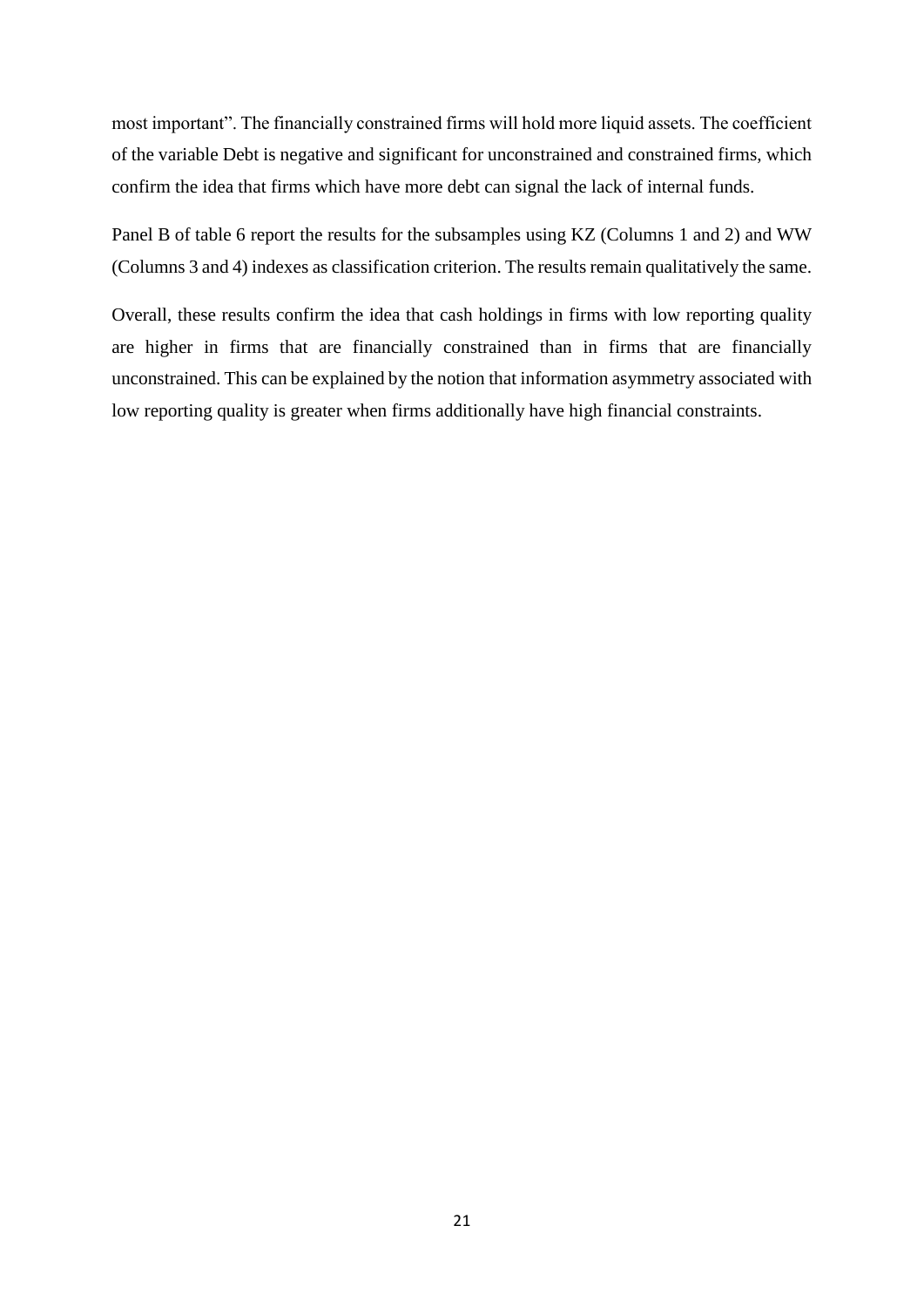#### **Table 6: Regression estimates across groups of unconstrained and constrained firms**

This table presents estimates across groups of financially unconstrained and constrained firms. We use letters (UC) for unconstrained firms and letter (C) for constrained firms. Unconstrained firms (Sales) are those in the top three deciles of sales distribution. Constrained firms (Sales) are those in bottom of three deciles of sales distribution. Unconstrained firms (Payout) pay dividends. Constrained firms (Payout) not pay dividends to their shareholders. Panel B presents the classification of constrained and unconstrained firms using KZ and WW indexes. The definition of variables is illustrated in the description variables section. All regressions are specified as OLS regressions with year and industry fixed effects. All *t*-statistics are corrected for heteroskedasticity using White's (1980) correction and are in parentheses. Significance at 1%, 5% and 10% levels is respectively by  $***$ ,  $**$ , and  $*$ , respectively.

| Panel A                  | <b>Sales</b>                 |                    | Payout                |                        |
|--------------------------|------------------------------|--------------------|-----------------------|------------------------|
|                          | UC.firms                     | C.firms            | UC.firms              | C.firms                |
|                          | (1)                          | (2)                | (3)                   | (4)                    |
| Intercept                | $0.103***$                   | $0.178***$         | $0.333***$            | $0.298***$             |
|                          | (5.12)                       | (3.74)             | (9.95)                | (5.65)                 |
| $ ACCD_K $               | 0.081                        | $0.298***$         | $0.703**$             | $0.267***$             |
|                          | (0.40)                       | (2.64)             | (2.60)                | (3.14)                 |
| Cexp_ta                  | $-0.242**$                   | $-0.252**$         | $-0.272***$           | $-0.208**$             |
|                          | $(-2.54)$                    | $(-2.48)$          | $(-3.45)$             | $(-2.60)$              |
| <b>CFO</b>               | $0.285***$                   | 0.020              | $0.206***$            | 0.011                  |
|                          | (4.53)                       | (0.56)             | (3.64)                | (0.34)                 |
| R&D/sales                | $0.397**$                    | $0.008***$         | $0.232***$            | $0.009***$             |
|                          |                              |                    |                       |                        |
|                          | (2.01)                       | (2.98)             | (2.82)                | (2.76)                 |
| <b>WCNET</b>             | $-0.154***$                  | $-0.079**$         | $-0.139***$           | $-0.049*$              |
|                          | $(-4.42)$                    | $(-2.11)$          | $(-4.65)$             | $(-1.90)$              |
| MB                       | $0.005*$                     | $0.009***$         | 0.001                 | $0.012***$             |
|                          | (1.79)                       | (2.92)             | (0.86)                | (4.20)                 |
| Debt                     | $-0.109***$                  | $-0.034**$         | $-0.245***$           | $-0.024**$             |
|                          | $(-4.97)$                    | $(-2.20)$          | $(-5.36)$             | $(-2.02)$              |
| Div_dummy                | 0.008                        | $0.032*$           |                       |                        |
|                          | (0.85)                       | (1.75)             |                       |                        |
| Year                     | Yes                          | Yes                | Yes                   | Yes                    |
| Industry                 | Yes                          | Yes                | Yes                   | Yes                    |
| Ajust. $R^2$             | 0.263                        | 0.243              | 0.255                 | 0.253                  |
|                          |                              |                    |                       |                        |
| N                        | 1951                         | 1951               | 3950                  | 2441                   |
| Panel B                  | <b>KZ</b> Index              |                    | WW Index              |                        |
|                          | UC.firms                     | C.firms            | UC.firms              | C.firms                |
|                          | (1)                          | (2)                | (3)                   | (4)                    |
| Intercept                | $0.076***$                   | $0.274***$         | $0.128***$            | $0.189***$             |
|                          | (5.52)                       | (10.87)            | (6.11)                | (5.82)                 |
| $ ACCD_K $               | 0.289                        | $1.918***$         | $0.609*$              | $0.803**$              |
|                          | (1.43)                       | (5.25)             | (1.87)                | (2.45)                 |
| Cexp_ta                  | $-0.055***$                  | $-0.409***$        | $-0.229***$           | $-0.207**$             |
|                          | $(-2.05)$                    | $(-3.43)$          | $(-2.63)$             | $(-2.51)$              |
| <b>CFO</b>               | $0.106***$                   | $-0.026$           | $0.205***$            | $-0.043$               |
|                          | (2.33)                       | $(-0.59)$          | (3.15)                | $(-0.95)$              |
| R&D/sales                | $0.054***$                   | $0.006***$         | $0.150***$            | $0.010***$             |
|                          |                              | (2.06)             |                       |                        |
| <b>WCNET</b>             | (2.41)                       | $-0.173***$        | (9.18)<br>$-0.108***$ | (2.87)                 |
|                          | $-0.039***$                  |                    |                       | $-0.113***$            |
|                          | $(-2.67)$<br>0.0004          | $(-4.09)$<br>0.001 | $(-3.25)$<br>0.002    | $(-2.86)$<br>$0.0003*$ |
| MB                       |                              |                    |                       |                        |
|                          | (0.59)                       | (0.69)             | (1.48)                | (1.84)                 |
| Debt                     | $-0.066$ ***                 | 0.001              | $-0.100***$           | $-0.199***$            |
|                          | $(-2.86)$                    | (0.02)             | $(-4.00)$             | $(-3.27)$              |
| Div_dummy                | $\textbf{-0.011}^{\ast\ast}$ | $-0.112***$        | 0.002                 | $-0.026***$            |
|                          | $(-2.39)$                    | $(-6.85)$          | (0.22)                | $(-2.19)$              |
| Year                     | Yes                          | Yes                | Yes                   | Yes                    |
| Industry<br>Ajust. $R^2$ | Yes<br>0.149                 | Yes<br>0.226       | Yes<br>0.218          | Yes<br>0.147           |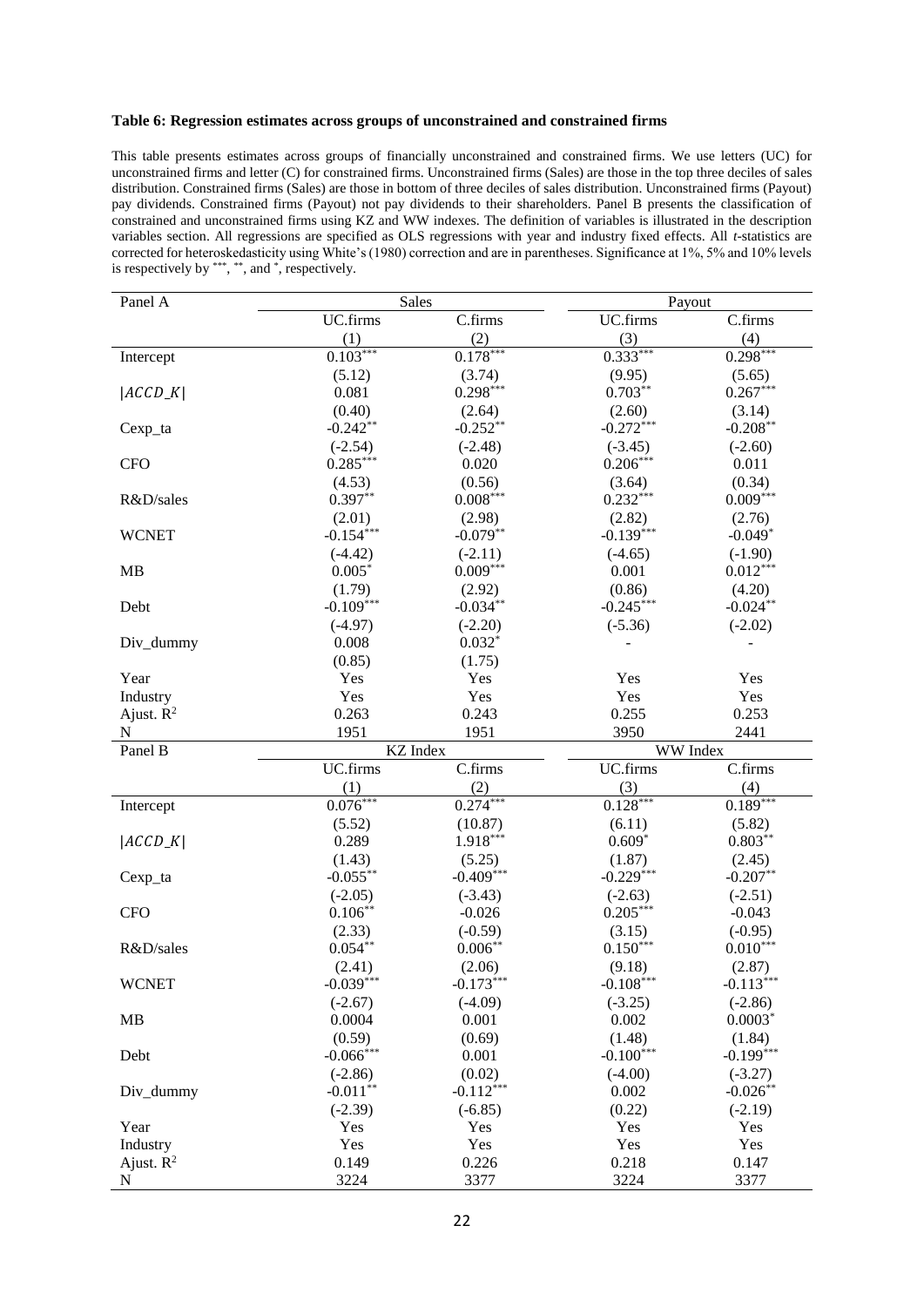### **5. Conclusion**

The pecking order theory suggests that internal funds are the most favored source of financing because they minimize the firm exposure to the imperfections of capital markets, notably the informational asymmetries between managers and investors (Myers and Majluf 1984). In this framework, numerous empirical studies document that greater information asymmetry is suggestive of higher cash holdings to buffer against uncertainties and liquidity shocks (e.g., Opler et al., 1999; Dittmar et al. 2003; Ferreira and Vilela, 2004). Our work extends this area of research by analyzing the hypothesis that accruals quality influences corporate cash holdings based on the notion that, in general, reporting quality can gauge the extent of information asymmetry. Central to this debate is the fact that poor reporting quality is a source of increased corporate opacity and thus of greater information asymmetry between managers and investors whereas high reporting quality contributes in the reduction of information asymmetries.

Considering a sample of 6,501 firm-year observations of 741 unique firms over the period 2000-2015, we find a positive relationship between discretionary accruals and corporate cash holdings. To the extent that discretionary accruals is inversely related to accruals quality, this finding indicates that firms having poor accruals quality are inclined to have greater cash holdings. This result is consistent with the prediction that firms tend to increase their cash reserves when uninformed investors face information asymmetry driven, in particular, by low quality of accounting quality.

We also investigate the role that financial constraints may play in the effect of accruals quality on cash holdings. Greater information asymmetry is likely to be associated with higher costs of external finance and thus with more severe financial constraints. Accordingly, it is expected that cash holdings in firms with low reporting quality to be higher in firms that are financially constrained than in firms that are financially unconstrained. Supporting this conjecture, results show that firms with low reporting quality have higher cash holdings when they are more financially constrained, i.e., are smaller, do not distribute dividends and have high KZ and WW values.

Overall, our study provides additional evidence regarding the relevance of the information asymmetry for corporate cash holdings. Specifically, accounting reporting of low quality constitute a source for information asymmetries, leading firms to hoard cash for precautionary motive. Our conclusions are consistent with the notion that corporate transparency may be a key factor in explaining a firm's cash management policy, and in general, corporate policies.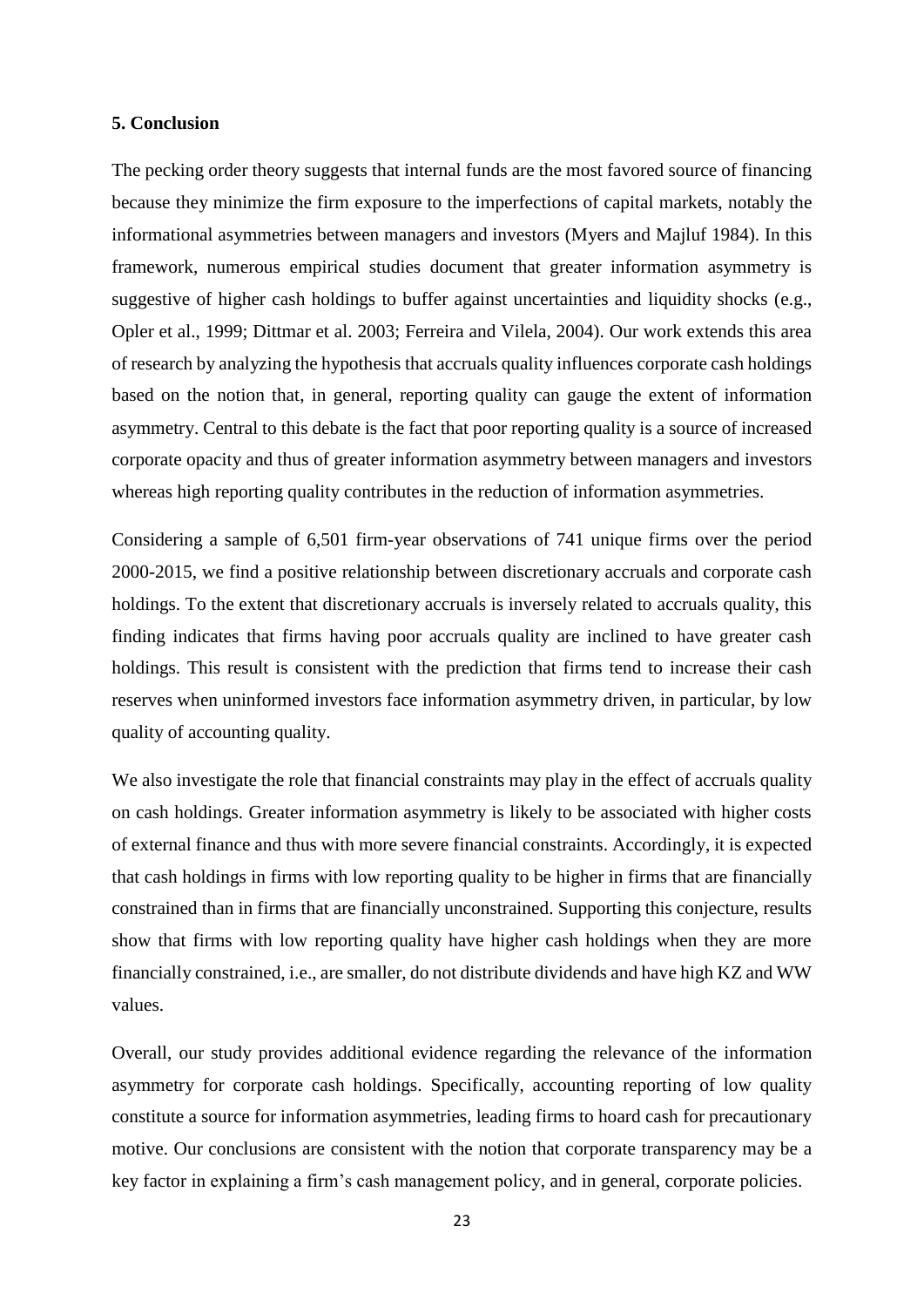### **References**

Almeida, H., & Campello, M. (2010). Financing frictions and the substitution between internal and external funds. Journal of financial and Quantitative analysis, 45,589-622

Amihud, Y., & Mendelson, H. (1986). Asset pricing and the bid-ask spread. Journal of financial Economics, 17(2), 223-249.

Ball, R., & Shivakumar, L. (2008). Earnings quality at initial public offerings. Journal of Accounting and Economics, 45(2), 324-349.

Bates, T. W., Kahle, K. M., & Stulz, R. M. (2009). Why do US firms hold so much more cash than they used to?. The journal of finance, 64(5), 1985-2021.

Baumol, W. J. (1952). The transactions demand for cash: An inventory theoretic approach. The Quarterly Journal of Economics, 545-556.

Bhattacharya, U., Daouk, H., & Welker, M. (2003). The world price of earnings opacity. The Accounting Review, 78(3), 641-678.

Biddle, G. C., Hilary, G., & Verdi, R. S. (2009). How does financial reporting quality relate to investment efficiency?. Journal of accounting and economics, 48(2), 112-131.

Brennan, M. J., & Subrahmanyam, A. (1996). Market microstructure and asset pricing: On the compensation for illiquidity in stock returns. Journal of financial economics, 41(3), 441-464.

Denis, D. J., & Sibilkov, V. (2010). Financial constraints, investment, and the value of cash holdings. The Review of Financial Studies, 23(1), 247-269.

Dittmar, A., Mahrt-Smith, J., & Servaes, H. (2003). International corporate governance and corporate cash holdings. Journal of Financial and Quantitative analysis, 38(01), 111-133.

Duchin, R., Ozbas, O., & Sensoy, B. A. (2010). Costly external finance, corporate investment, and the subprime mortgage credit crisis. Journal of Financial Economics, 97(3), 418-435.

Easley, D., & O'hara, M. (2004). Information and the cost of capital. The journal of finance, 59(4), 1553-1583.

Easley, D., Hvidkjaer, S., & O'hara, M. (2002). Is information risk a determinant of asset returns?. The journal of finance, 57(5), 2185-2221.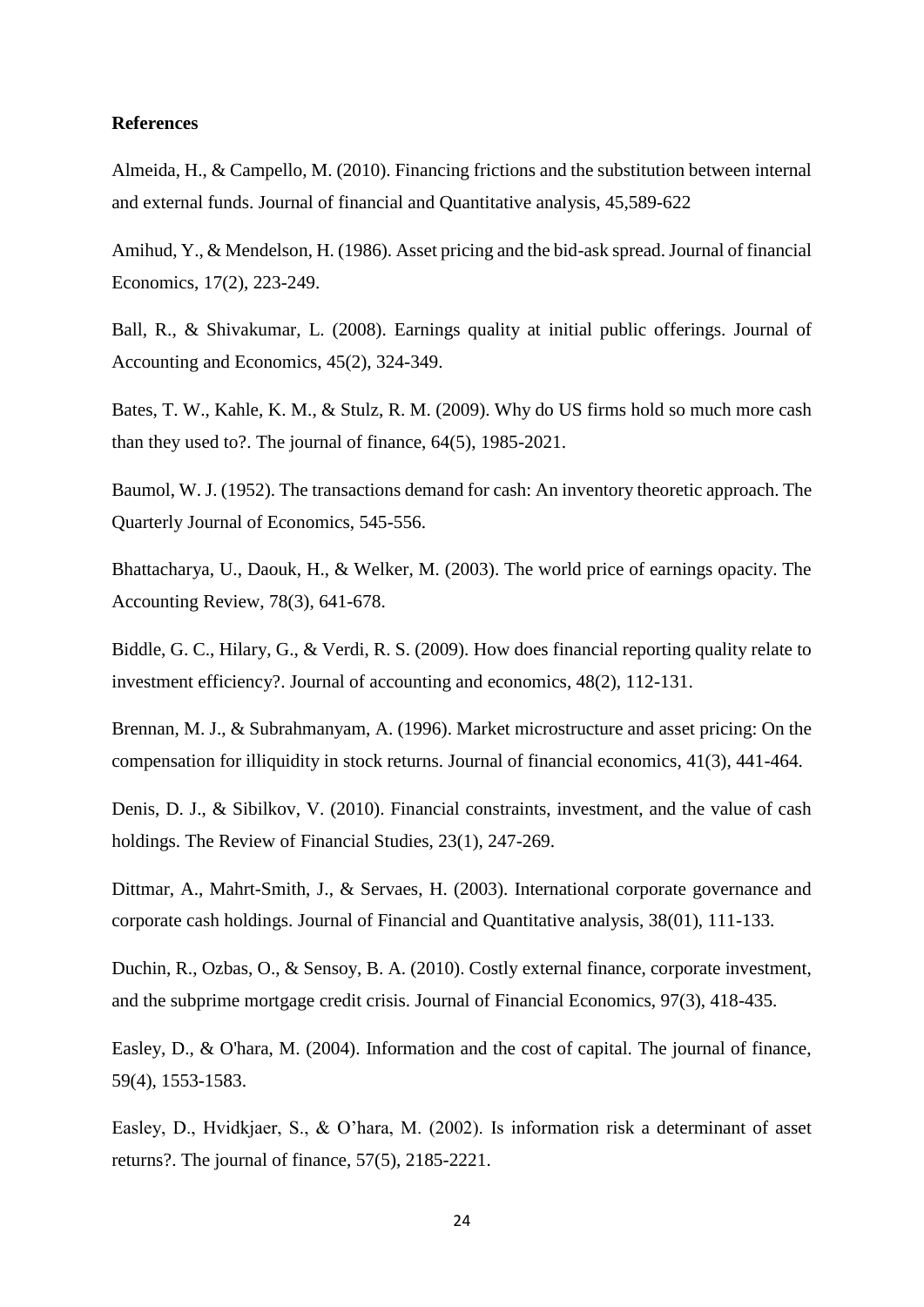Fama, E. F., & MacBeth, J. D. (1973). Risk, return, and equilibrium: Empirical tests. Journal of political economy, 81(3), 607-636.

Faulkender, M., & Wang, R. (2006). Corporate financial policy and the value of cash. The Journal of Finance, 61(4), 1957-1990.

Fazzari, S. M., Hubbard, R. G., Petersen, B. C., Blinder, A. S., & Poterba, J. M. (1988). Financing constraints and corporate investment. Brookings papers on economic activity, 1988(1), 141-206.

Fazzari, S. M., Hubbard, R. G., Petersen, B. C., Blinder, A. S., & Poterba, J. M. (1988). Financing constraints and corporate investment. Brookings papers on economic activity, 1988(1), 141-206.

Ferreira, M. A., & Vilela, A. S. (2004). Why do firms hold cash? Evidence from EMU countries. European Financial Management, 10(2), 295-319.

Foley, C. F., Hartzell, J. C., Titman, S., & Twite, G. (2007). Why do firms hold so much cash? A tax-based explanation. Journal of Financial Economics, 86(3), 579-607.

Francis, J., LaFond, R., Olsson, P., & Schipper, K. (2005). The market pricing of accruals quality. Journal of accounting and economics, 39(2), 295-327.

Gao, X., and Jia, Y. (2016). Internal control over financial reporting and the safeguarding of corporate resources: Evidence from the value of cash holdings. Contemporary Accounting Research, 33(2), 783-814.

García‐Teruel, P. J., Martínez‐Solano, P., & Sánchez‐Ballesta, J. P. (2009). Accruals quality and corporate cash holdings. Accounting & Finance, 49(1), 95-115.

Ginglinger, E., & Saddour, K. (2007). Cash holdings, corporate governance and financial constraints. Working paper.

Gomariz, M. F. C., & Ballesta, J. P. S. (2014). Financial reporting quality, debt maturity and investment efficiency. Journal of Banking & Finance, 40, 494-506.

Harford, J., Mansi, S., Maxwell, W. (2008). Corporate governance and firm cash holdings in the US. Journal of Financial Economics 87, 535-555.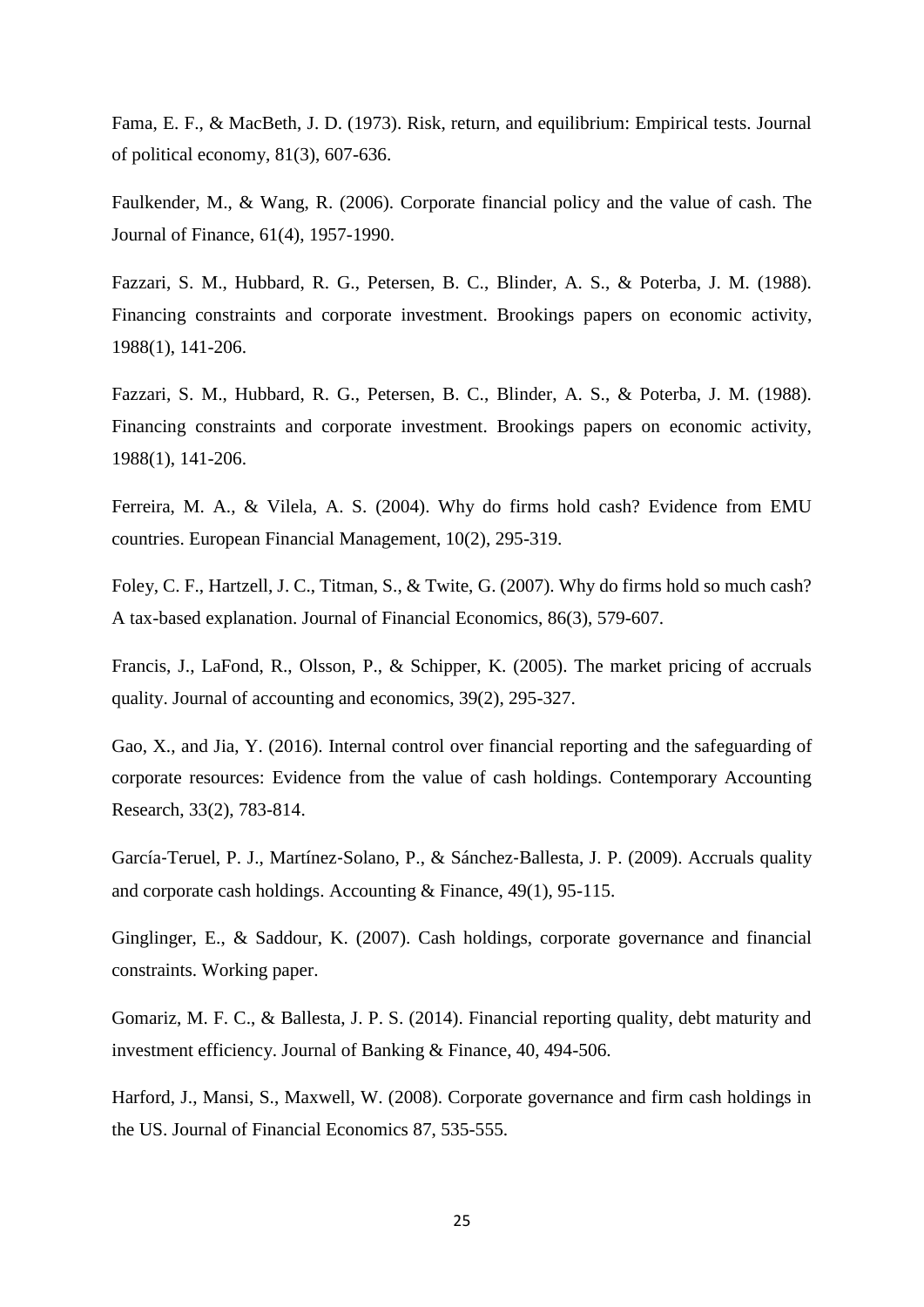Hribar, P., & Collins, D. W. (2002). Errors in estimating accruals: Implications for empirical research. Journal of Accounting research, 40(1), 105-134.

Kaplan, S., and L. Zingales (1997). Do financing constraints explain why investment is correlated with cash flow? Quaterly Journal of Economics, 112, 169-216.

Keynes, J. M. (1936). The general theory of employment, money and interest. The Collected Writings, 7.

Kim, C. S., Mauer, D. C., & Sherman, A. E. (1998). The determinants of corporate liquidity: Theory and evidence. Journal of financial and quantitative analysis, 33(03), 335-359.

Koo, D. S., Ramalingegowda, S., & Yu, Y. (2017). The effect of financial reporting quality on corporate dividend policy. Review of Accounting Studies, 22(2), 753-790.

Korajczyk, R. A., & Levy, A. (2003). Capital structure choice: macroeconomic conditions and financial constraints. Journal of financial economics, 68(1), 75-109.

Kothari, S. P., Leone, A. J., & Wasley, C. E. (2005). Performance matched discretionary accrual measures. Journal of accounting and economics, 39(1), 163-197.

Kurt, A. C. (2017). How do financial constraints relate to financial reporting quality? Evidence from seasoned equity offerings. European Accounting Review, 1-31.

Lamont, O., C. Polk, and J. Saa´-Requejo, 2001, ''Financial Constraints and Stock Returns,'' Review of Financial Studies, 14, 529–544.

Lang, M., Raedy, J. S., & Yetman, M. H. (2003). How representative are firms that are crosslisted in the United States? An analysis of accounting quality. Journal of Accounting Research, 41(2), 363-386.

Leuz, C., & Verrecchia, R. E. (2000). The economic consequences of increased disclosure (digest summary). Journal of accounting research, 38(3), 91-124.

Leuz, C., Nanda, D., & Wysocki, P. D. (2003). Earnings management and investor protection: an international comparison. Journal of financial economics, 69(3), 505-527.

Linck, J. S., Netter, J., & Shu, T. (2013). Can managers use discretionary accruals to ease financial constraints? Evidence from discretionary accruals prior to investment. The Accounting Review, 88(6), 2117-2143.